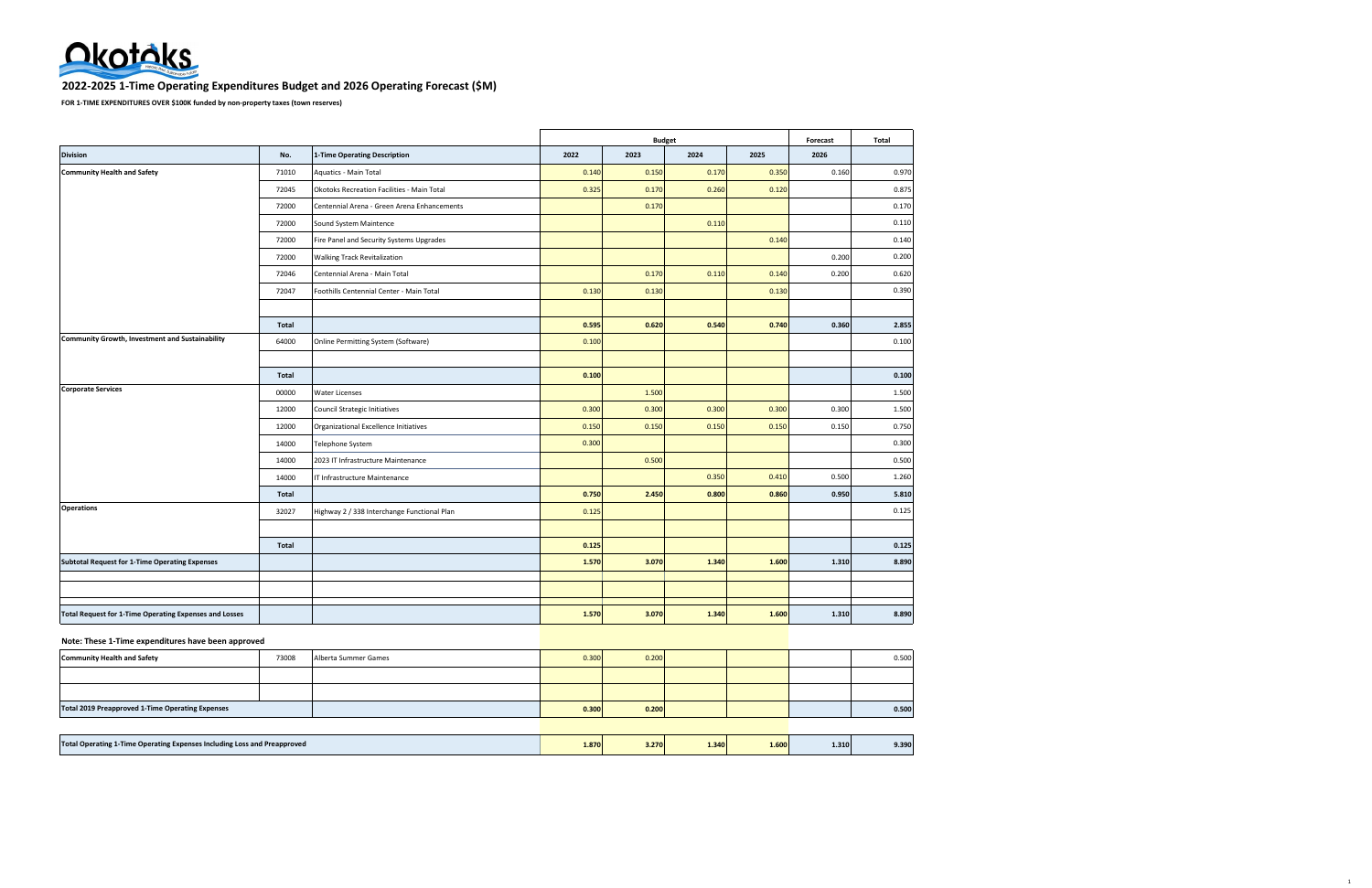|                            | 1-Time Operating Budget Request (\$M)                                                                                                                                                                                                                                                                                                                                                                                                   |
|----------------------------|-----------------------------------------------------------------------------------------------------------------------------------------------------------------------------------------------------------------------------------------------------------------------------------------------------------------------------------------------------------------------------------------------------------------------------------------|
| <b>Profile Section</b>     |                                                                                                                                                                                                                                                                                                                                                                                                                                         |
| <b>Budget Year</b>         | 2022                                                                                                                                                                                                                                                                                                                                                                                                                                    |
| <b>Business Centre</b>     | 720 - CHS Recreation Operations (BC # 720)                                                                                                                                                                                                                                                                                                                                                                                              |
| <b>Project Name</b>        | <b>Aquatics Mechanical Area Maintenance</b>                                                                                                                                                                                                                                                                                                                                                                                             |
| <b>Project Description</b> | The chemical delivery method for the Aquatics centre will be upgraded to improve safety and reduce potential hazards.                                                                                                                                                                                                                                                                                                                   |
| <b>Project Benefits</b>    | The chemical storage area of the Aquatics mechanical room have not had any major repairs since the construction in 2007. The injection<br>system has been adapted to improve delivery method and reduce potential exposures but the structure itself is due for repair to ensure<br>safety for staff and public. The goal will be to improve the design to reduce spill potentials and reduce staff frequency of handling<br>chemicals. |
| <b>Scope of Work</b>       | Improve the acid delivery system to reduce frequency of staff exposure by Installing on-site chlorine generator, repair damaged concrete<br>and seal area to prevent leaks in the event of a spill.                                                                                                                                                                                                                                     |
| Project Cost (\$M)         | 0.140                                                                                                                                                                                                                                                                                                                                                                                                                                   |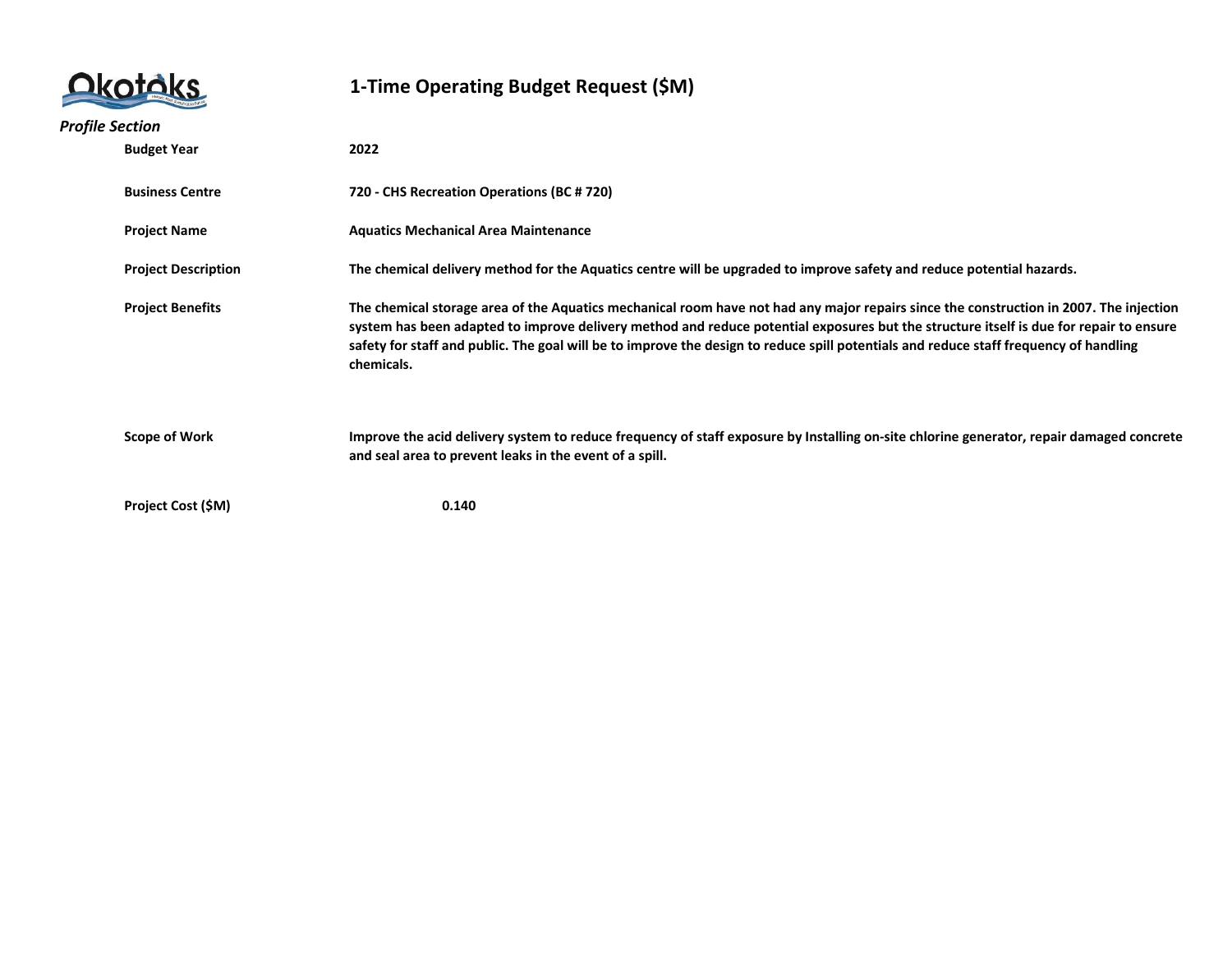|                            | 1-Time Operating Budget Request (\$M)                                                                                                                                                                                                                                                                                                                                                                                                                                                                                                                                                                                                                                       |
|----------------------------|-----------------------------------------------------------------------------------------------------------------------------------------------------------------------------------------------------------------------------------------------------------------------------------------------------------------------------------------------------------------------------------------------------------------------------------------------------------------------------------------------------------------------------------------------------------------------------------------------------------------------------------------------------------------------------|
| <b>Profile Section</b>     |                                                                                                                                                                                                                                                                                                                                                                                                                                                                                                                                                                                                                                                                             |
| <b>Budget Year</b>         | 2023                                                                                                                                                                                                                                                                                                                                                                                                                                                                                                                                                                                                                                                                        |
| <b>Business Centre</b>     | 720 - CHS Recreation Operations (BC # 720)                                                                                                                                                                                                                                                                                                                                                                                                                                                                                                                                                                                                                                  |
| <b>Project Name</b>        | <b>Riley Minue Pool Deck Maintenance</b>                                                                                                                                                                                                                                                                                                                                                                                                                                                                                                                                                                                                                                    |
| <b>Project Description</b> | Riley Minue pool deck maintenance inlcuding accessability and attraction items.                                                                                                                                                                                                                                                                                                                                                                                                                                                                                                                                                                                             |
| <b>Project Benefits</b>    | Improvements for safety and functionality of the pool will be completed. A complete repair and grouting of the deck tiles will be completed<br>ensuring asset protection. New deck features (diving board and starting platforms) will be installed to provided an increase in variety of<br>activities possible. Accessibility options (lifts, stairs, platforms, etc) will be provided for increasing inclusion in the flat water basin<br>activities. A new large leisure attraction will be evaluated to increase the publics enjoyment within the basin (climbing wall).<br>Improvements to the viewing area for increased versatility of the space will be completed. |
| <b>Scope of Work</b>       | Includes tile repair, grouting, removal of old anchors, installation of deck features, accessibility items and large leisure attraction.                                                                                                                                                                                                                                                                                                                                                                                                                                                                                                                                    |
| Project Cost (\$M)         | 0.150                                                                                                                                                                                                                                                                                                                                                                                                                                                                                                                                                                                                                                                                       |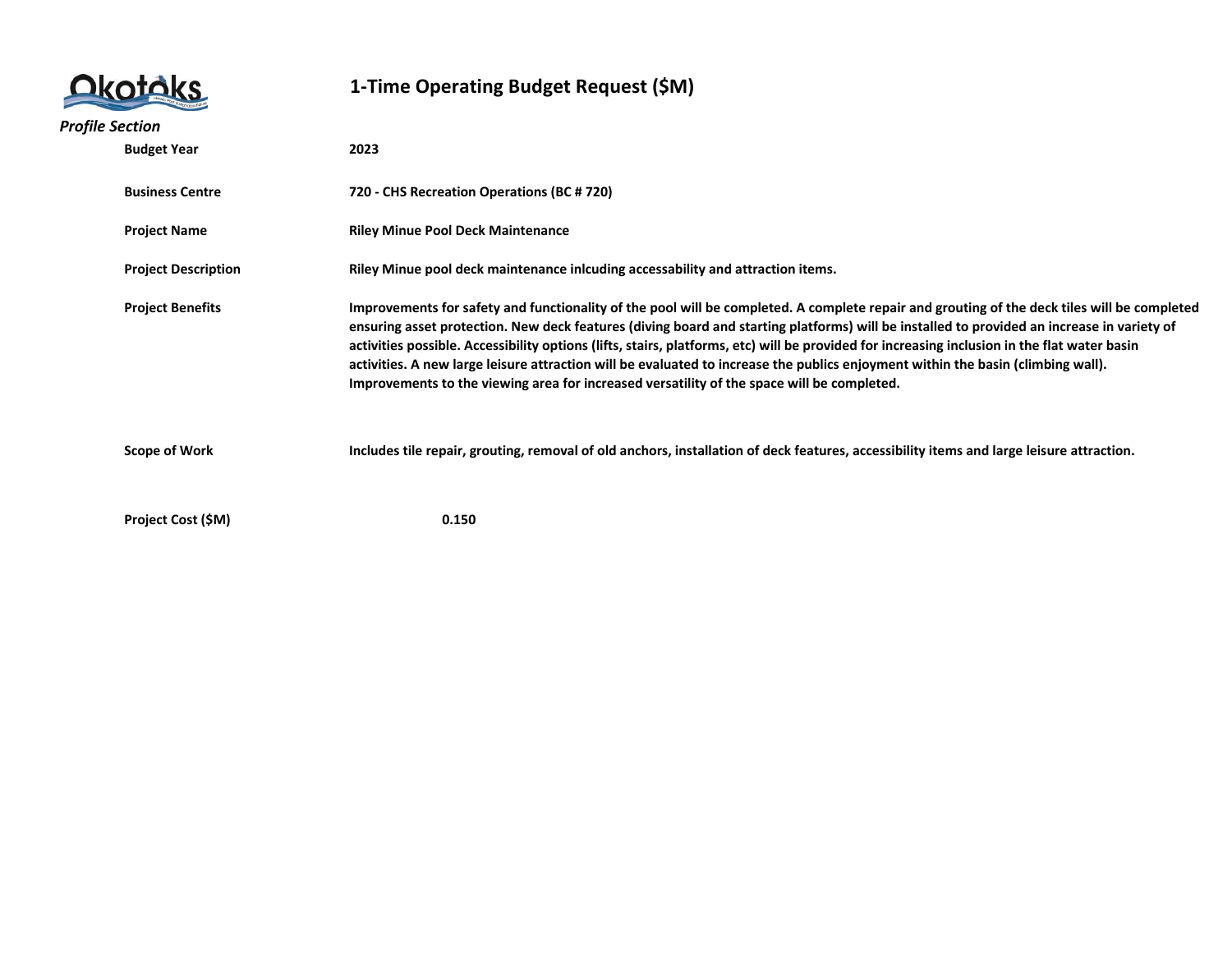|                            | 1-Time Operating Budget Request (\$M)                                                                                                                                                                                                                                |
|----------------------------|----------------------------------------------------------------------------------------------------------------------------------------------------------------------------------------------------------------------------------------------------------------------|
| <b>Profile Section</b>     |                                                                                                                                                                                                                                                                      |
| <b>Budget Year</b>         | 2024                                                                                                                                                                                                                                                                 |
| <b>Business Centre</b>     | 720 - CHS Recreation Operations (BC # 720)                                                                                                                                                                                                                           |
| <b>Project Name</b>        | <b>Aquatics Hot Tub Filtration Maintenance</b>                                                                                                                                                                                                                       |
| <b>Project Description</b> | Hot Tub filtration and circulation improvement                                                                                                                                                                                                                       |
| <b>Project Benefits</b>    | Protection of the hot tub asset through lifecycle replacement of system. Filters have reached end of lifecycle and improvements in filtration<br>technology will improve water health. Project will work to improve water loss efficiencies decreasing water demand. |
| <b>Scope of Work</b>       | Complete review of hot tub system for improving efficiencies. Contractor to design and engineer system with most up to date efficiencies.<br>Removal and replacement of filtration/circulation systems.                                                              |
| <b>Project Cost (\$M)</b>  | 0.170                                                                                                                                                                                                                                                                |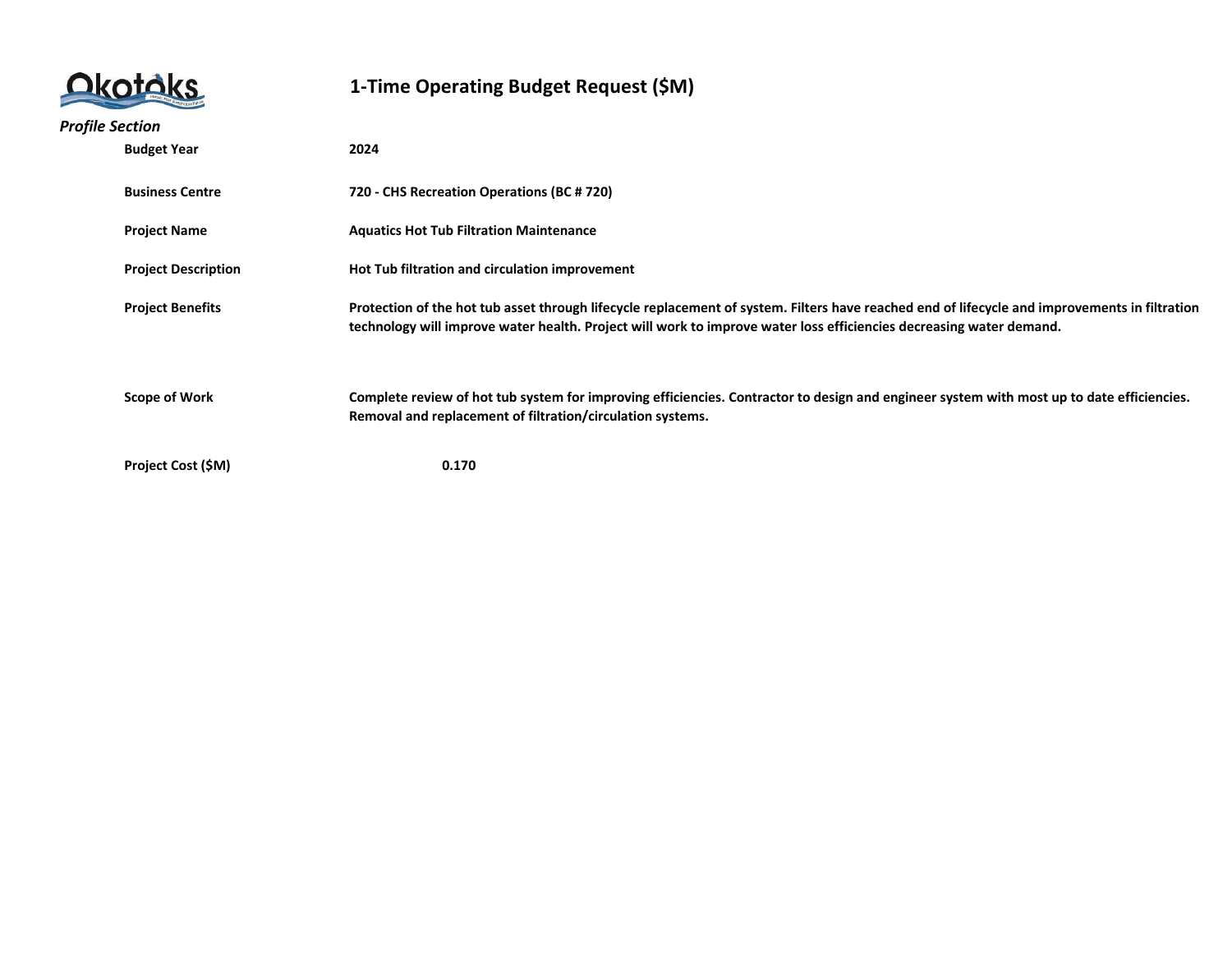|                            | 1-Time Operating Budget Request (\$M)                                                                                                                                                                                                                           |
|----------------------------|-----------------------------------------------------------------------------------------------------------------------------------------------------------------------------------------------------------------------------------------------------------------|
| <b>Profile Section</b>     |                                                                                                                                                                                                                                                                 |
| <b>Budget Year</b>         | 2025                                                                                                                                                                                                                                                            |
| <b>Business Centre</b>     | 720 - CHS Recreation Operations (BC # 720)                                                                                                                                                                                                                      |
| <b>Project Name</b>        | <b>Swindells Maintenance</b>                                                                                                                                                                                                                                    |
| <b>Project Description</b> | Swindells basin and deck upgrade to meet current safety standards.                                                                                                                                                                                              |
| <b>Project Benefits</b>    | Improve the water health and safety of the basin. New safety codes and standards will be met to eliminate hazards from the original<br>construction. Basin improvements will increase functionality of the space to meet current and future needs of the basin. |
| <b>Scope of Work</b>       | To be determined in 2021 consultation and proposal.                                                                                                                                                                                                             |
| Project Cost (\$M)         | 0.350                                                                                                                                                                                                                                                           |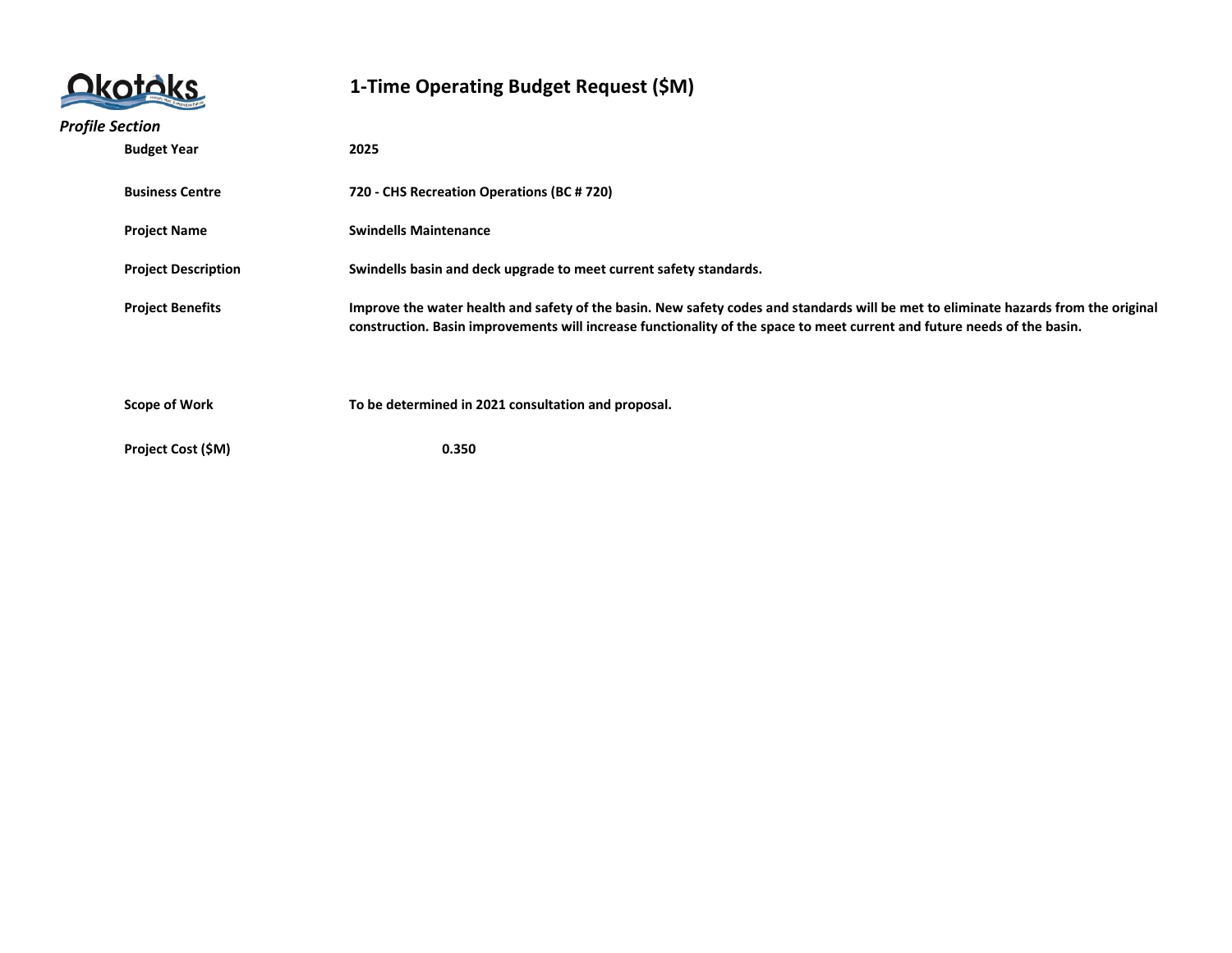|                        |                            | 1-Time Operating Budget Request (\$M)                                                                                                                                                                                                          |
|------------------------|----------------------------|------------------------------------------------------------------------------------------------------------------------------------------------------------------------------------------------------------------------------------------------|
| <b>Profile Section</b> |                            |                                                                                                                                                                                                                                                |
|                        | <b>Budget Year</b>         | 2026                                                                                                                                                                                                                                           |
|                        | <b>Business Centre</b>     | 720 - CHS Recreation Operations (BC # 720)                                                                                                                                                                                                     |
|                        | <b>Project Name</b>        | <b>Riley Minue Pool Filtration System Maintenance</b>                                                                                                                                                                                          |
|                        | <b>Project Description</b> | Riley Minue Pool filtration system replacement.                                                                                                                                                                                                |
|                        | <b>Project Benefits</b>    | Filtration system has reach end of life and existing filters are discontinued which mean parts are not available for repairs. Piping has had<br>multiple repairs and additions for supplementary systems that makes the system less efficient. |
|                        | <b>Scope of Work</b>       | Replacement of pumps, filters, media, piping, valves and surge tank controls.                                                                                                                                                                  |
|                        | Project Cost (\$M)         | 0.160                                                                                                                                                                                                                                          |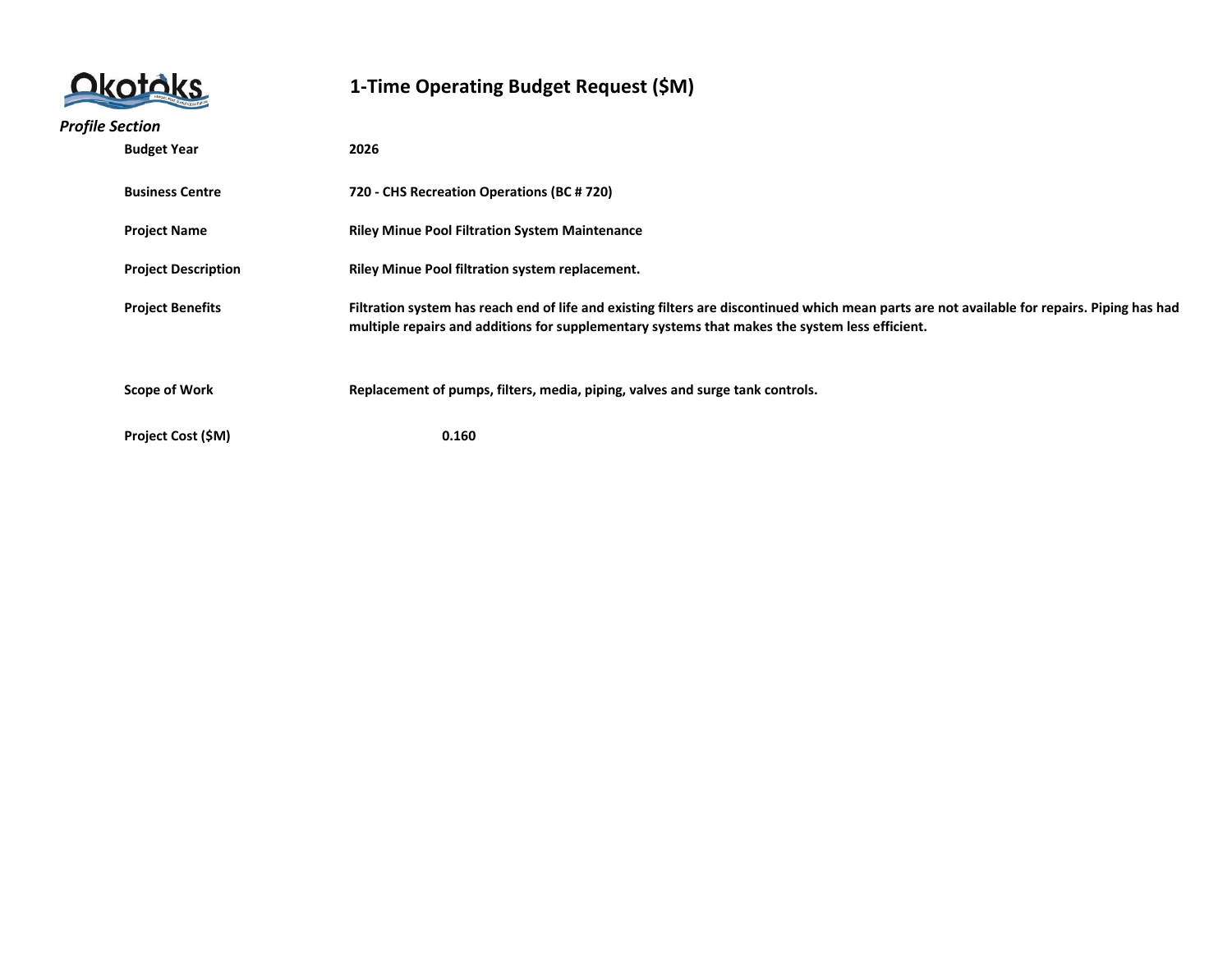|                            | 1-Time Operating Budget Request (\$M)                                                                                         |
|----------------------------|-------------------------------------------------------------------------------------------------------------------------------|
| <b>Profile Section</b>     |                                                                                                                               |
| <b>Budget Year</b>         | 2022                                                                                                                          |
| <b>Business Centre</b>     | 720 - CHS Recreation Operations (BC # 720)                                                                                    |
| <b>Project Name</b>        | Dry Fire Sprinkler System Maintenance                                                                                         |
| <b>Project Description</b> | Replace existing Dry Fire Sprinkler system at the ORC                                                                         |
| <b>Project Benefits</b>    | The primary purpose of this project is complete removal and replacement of existing system which has reached its useful life. |
|                            |                                                                                                                               |
| <b>Scope of Work</b>       | Complete replacement of dry sprinkler system and air compressors at ORC.                                                      |
| Project Cost (\$M)         | 0.325                                                                                                                         |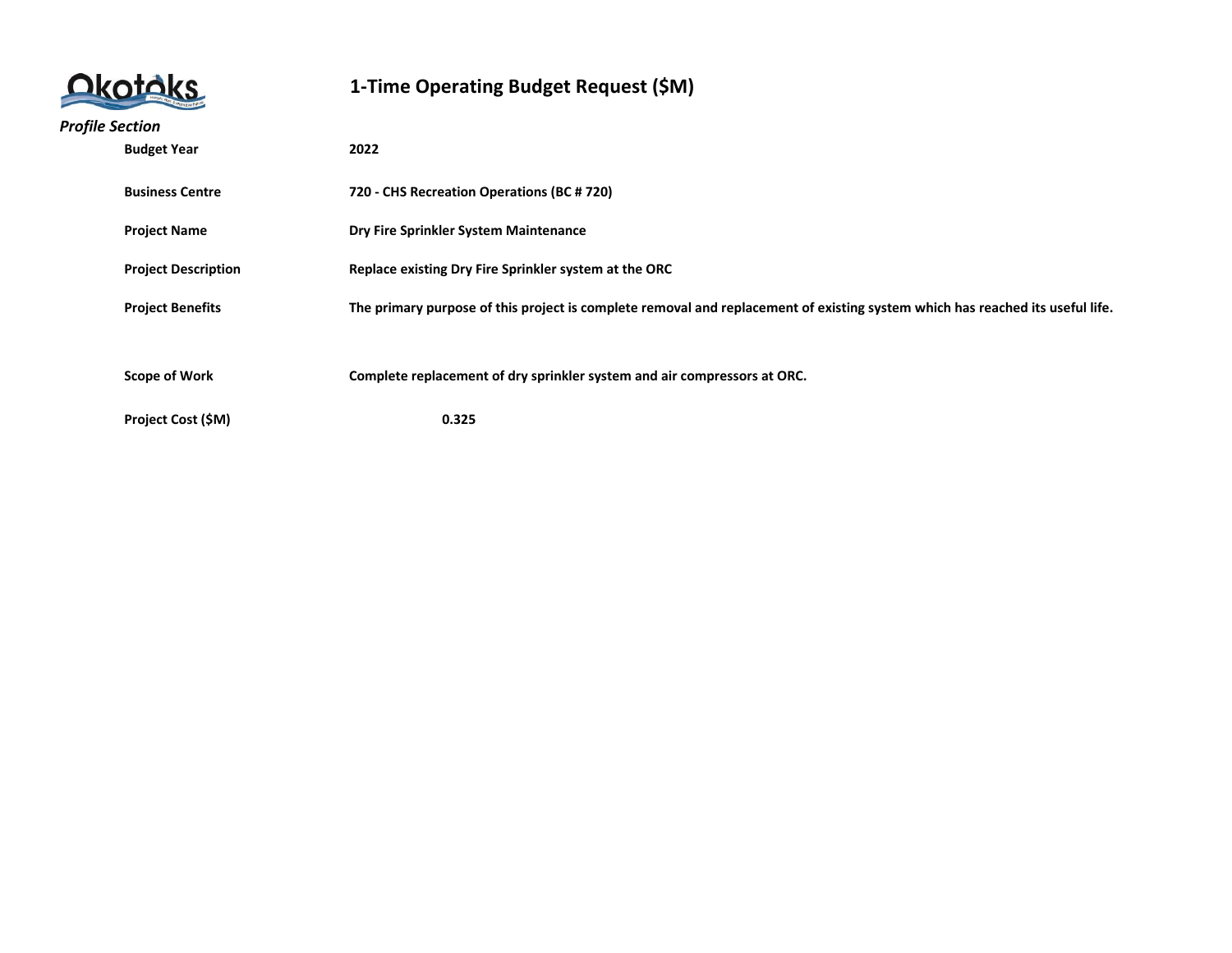|                        |                            | 1-Time Operating Budget Request (\$M)                                                                                                                                                                                                                                                                                                                                                                                                                                                                                                                                     |
|------------------------|----------------------------|---------------------------------------------------------------------------------------------------------------------------------------------------------------------------------------------------------------------------------------------------------------------------------------------------------------------------------------------------------------------------------------------------------------------------------------------------------------------------------------------------------------------------------------------------------------------------|
| <b>Profile Section</b> |                            |                                                                                                                                                                                                                                                                                                                                                                                                                                                                                                                                                                           |
|                        | <b>Budget Year</b>         | 2023                                                                                                                                                                                                                                                                                                                                                                                                                                                                                                                                                                      |
|                        | <b>Business Centre</b>     | 720 - CHS Recreation Operations (BC # 720)                                                                                                                                                                                                                                                                                                                                                                                                                                                                                                                                |
|                        | <b>Project Name</b>        | Spin Bike Room/HVAC Maintenance                                                                                                                                                                                                                                                                                                                                                                                                                                                                                                                                           |
|                        | <b>Project Description</b> | Spin Bike room and HVAC units maintenance                                                                                                                                                                                                                                                                                                                                                                                                                                                                                                                                 |
|                        | <b>Project Benefits</b>    | The Spin Bike room offers cardiovascular workout with minimal impact on hips, knees and ankles. Taking indoor cycling class is a great<br>option for when individuals schedules are packed, and only have limited time. By enhancing the spin bike room and its air handling system<br>will increase enjoyment to our users. As well, the rooftop units and dehumidifiers are reaching their useful life and are in need of<br>replacement. This will increase efficiencies in our facilities with regards to energy and air handling for the enjoyment of all our users. |
|                        | Scope of Work              | Spin Bike room refurbishment including replacement of AC Unit, rooftop units and dehumidifiers.                                                                                                                                                                                                                                                                                                                                                                                                                                                                           |
|                        | Project Cost (\$M)         | 0.170                                                                                                                                                                                                                                                                                                                                                                                                                                                                                                                                                                     |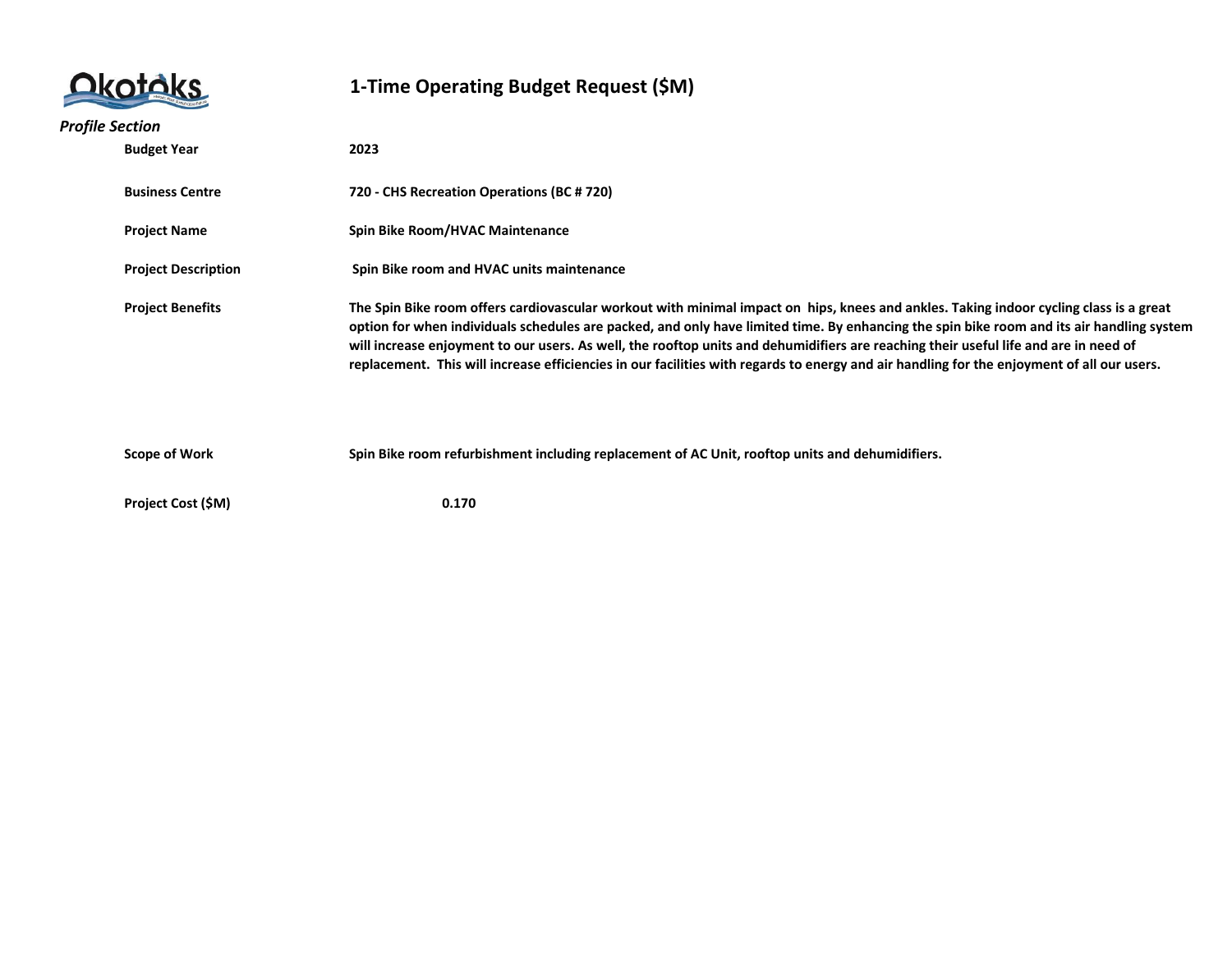

| <b>Profile Section</b> |                            |                                                                                                                                                                                                                                                                                                                                                                                                                                                                                                         |
|------------------------|----------------------------|---------------------------------------------------------------------------------------------------------------------------------------------------------------------------------------------------------------------------------------------------------------------------------------------------------------------------------------------------------------------------------------------------------------------------------------------------------------------------------------------------------|
|                        | <b>Budget Year</b>         | 2024                                                                                                                                                                                                                                                                                                                                                                                                                                                                                                    |
|                        | <b>Business Centre</b>     | 720 - CHS Recreation Operations (BC # 720)                                                                                                                                                                                                                                                                                                                                                                                                                                                              |
|                        | <b>Project Name</b>        | <b>Energy Efficiency Upgrades</b>                                                                                                                                                                                                                                                                                                                                                                                                                                                                       |
|                        | <b>Project Description</b> | Upgrades to reduce electrical and natural gas energy consumption at recreation buildings (ORC, PCA, FCC)                                                                                                                                                                                                                                                                                                                                                                                                |
|                        | <b>Project Benefits</b>    | Energy efficiency scans are being completed at all Municipally owned facilities in Okotoks as part of the Municipal Energy Manager<br>program. Upgrades to reduce energy consumption and associated greenhouse gas emissions by 5% will counter increasing electrical costs<br>and carbon taxes associated with fossil fuels.                                                                                                                                                                           |
|                        | <b>Scope of Work</b>       | Installation of energy upgrades that may be identified during energy scans. Potential upgrades may include, but are not limited to the<br>installation of variable frequency drives in brine pumps/circulating pumps, reverse osmosis systems for ice impurities, use of reflective<br>white paint to reduce heat gain on ice/roof, occupancy sensors for lights, hot water line insulation, increase sealing on doors between<br>arena/public spaces, or other upgrades as identified during the scan. |
|                        | Project Cost (\$M)         | 0.150                                                                                                                                                                                                                                                                                                                                                                                                                                                                                                   |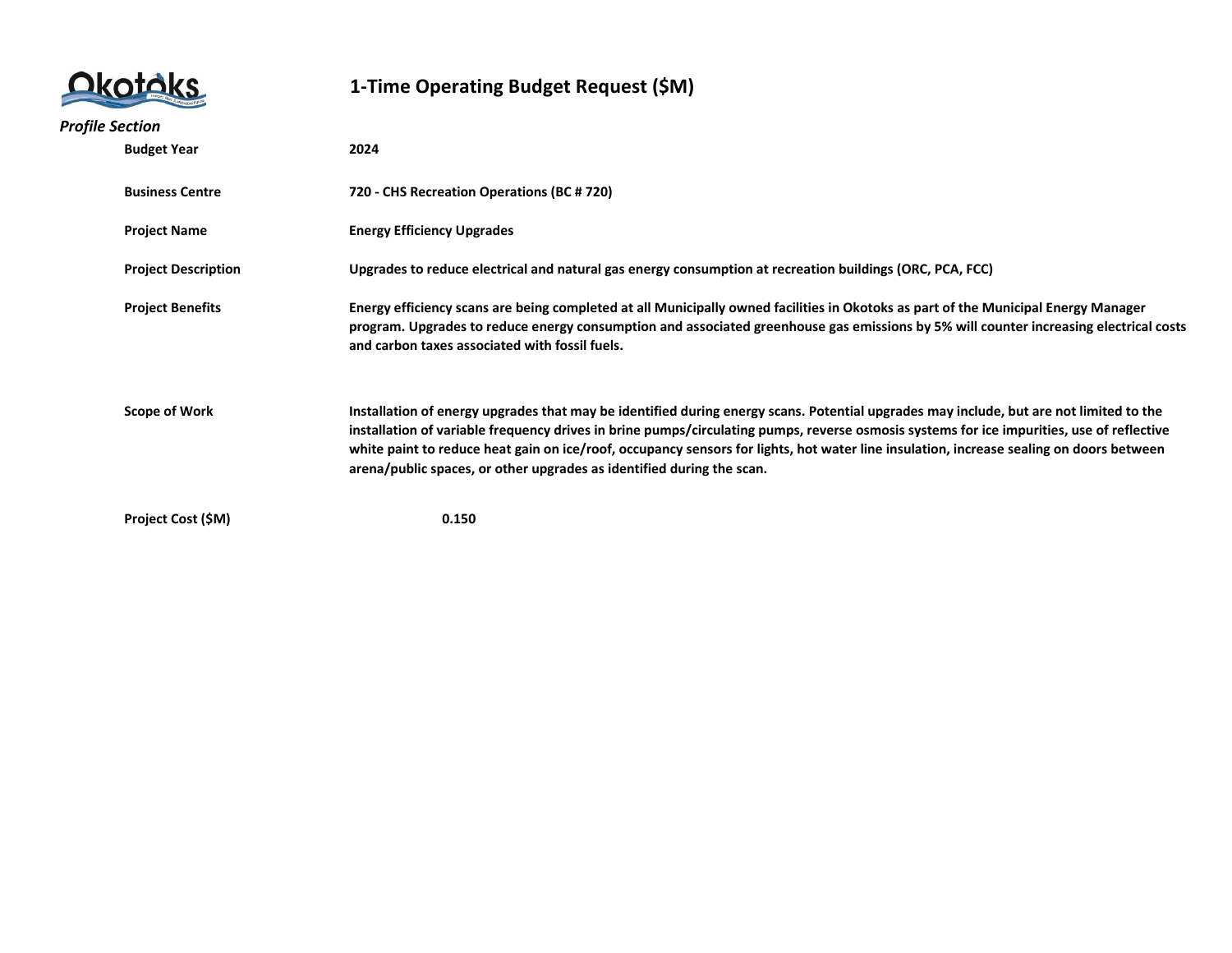|                        |                            | 1-Time Operating Budget Request (\$M)                                                                                                                                                                                                                                                                                                                                                                              |
|------------------------|----------------------------|--------------------------------------------------------------------------------------------------------------------------------------------------------------------------------------------------------------------------------------------------------------------------------------------------------------------------------------------------------------------------------------------------------------------|
| <b>Profile Section</b> |                            |                                                                                                                                                                                                                                                                                                                                                                                                                    |
|                        | <b>Budget Year</b>         | 2024                                                                                                                                                                                                                                                                                                                                                                                                               |
|                        | <b>Business Centre</b>     | 720 - CHS Recreation Operations (BC # 720)                                                                                                                                                                                                                                                                                                                                                                         |
|                        | <b>Project Name</b>        | <b>Exterior Signage Maintenance</b>                                                                                                                                                                                                                                                                                                                                                                                |
|                        | <b>Project Description</b> | Purchase and installation of new outdoor digital signage                                                                                                                                                                                                                                                                                                                                                           |
|                        | <b>Project Benefits</b>    | Technology has updated and changed over time. A new sign will attract customers, update the look and enhance of the Okotoks<br>Recreation Centre building appearance. Many facilities are upgrading to illuminated and LED Signage because they are Green and more<br>economical. Digital signage display will deliver the same output every day with a clear, steady image with bright colors and great contrast. |
|                        | <b>Scope of Work</b>       | Purchase and installation of new outdoor digital signage.                                                                                                                                                                                                                                                                                                                                                          |
|                        | Project Cost (\$M)         | 0.110                                                                                                                                                                                                                                                                                                                                                                                                              |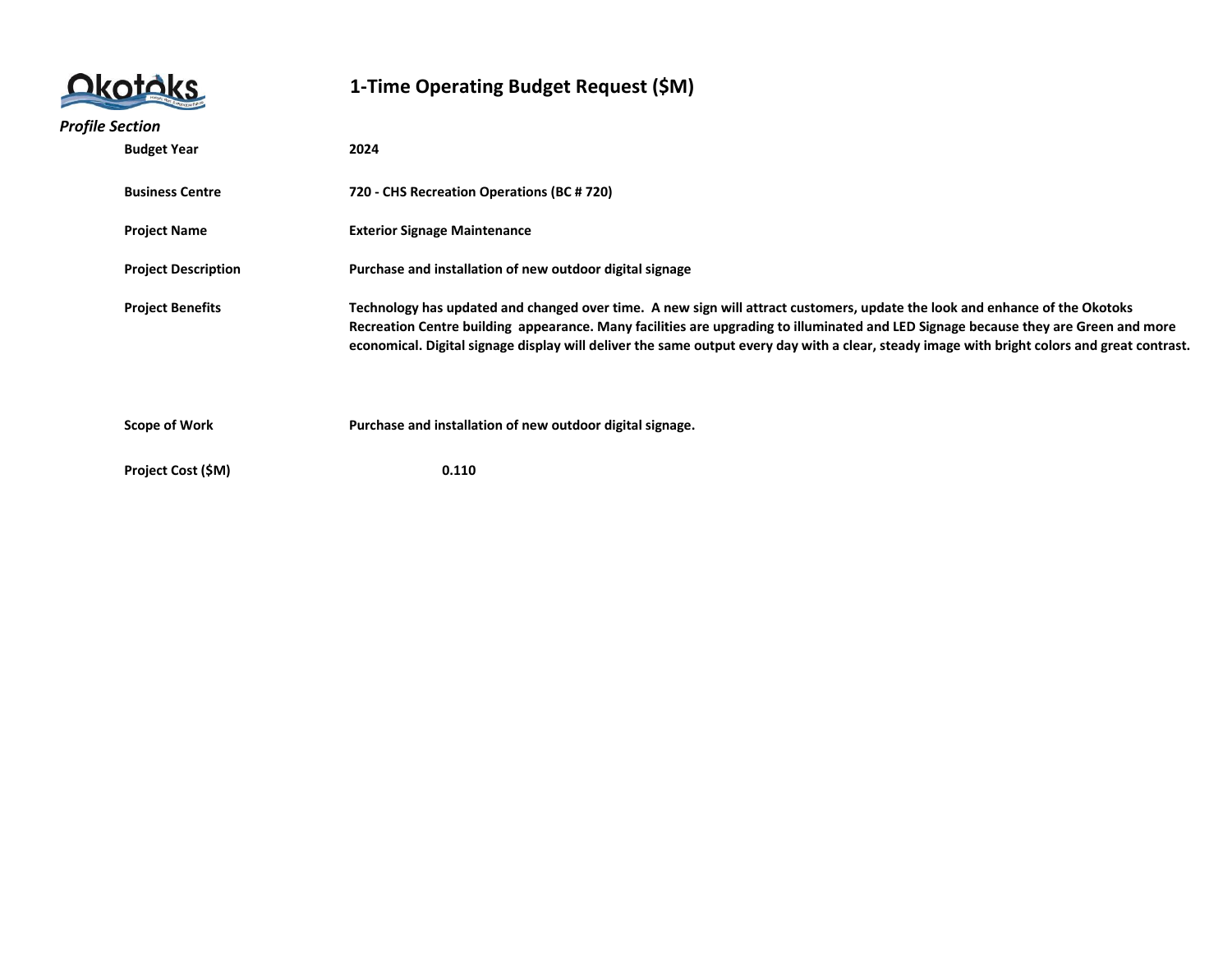|                            | 1-Time Operating Budget Request (\$M)                                                                                                                                                                                                                                                                                                                                                                                                                                                                                                                                                                                                                                                                                                                                                                      |
|----------------------------|------------------------------------------------------------------------------------------------------------------------------------------------------------------------------------------------------------------------------------------------------------------------------------------------------------------------------------------------------------------------------------------------------------------------------------------------------------------------------------------------------------------------------------------------------------------------------------------------------------------------------------------------------------------------------------------------------------------------------------------------------------------------------------------------------------|
| <b>Profile Section</b>     |                                                                                                                                                                                                                                                                                                                                                                                                                                                                                                                                                                                                                                                                                                                                                                                                            |
| <b>Budget Year</b>         | 2025                                                                                                                                                                                                                                                                                                                                                                                                                                                                                                                                                                                                                                                                                                                                                                                                       |
| <b>Business Centre</b>     | 720 - CHS Recreation Operations (BC # 720)                                                                                                                                                                                                                                                                                                                                                                                                                                                                                                                                                                                                                                                                                                                                                                 |
| <b>Project Name</b>        | <b>Flooring Maintenance</b>                                                                                                                                                                                                                                                                                                                                                                                                                                                                                                                                                                                                                                                                                                                                                                                |
| <b>Project Description</b> | Enhance gym floor and lines. Replace all facility rugs and repaint exterior                                                                                                                                                                                                                                                                                                                                                                                                                                                                                                                                                                                                                                                                                                                                |
| <b>Project Benefits</b>    | Provide a like new appearance and increase durability. Scuffs, scratches, and dirt can dampen the appearance of the gym flooring.<br>Refinishing will save money, allowing floors to go too long without refinishing, could result in a full replacement which will cost time and<br>money. The durability of commercial flooring rugs is very important as it needs to be rugged so that it can withstand heavy traffic. This<br>helps to maintain the clean appearance of the space while also minimizing the risk of a slip hazard. Repainting the exterior of the facility<br>will increase appeal, inviting to the communities, and increases facility lifespan. After years of wear and tear from weather elements such<br>as snow, rain, cold and heat, the building is looking worn out and tired. |
| <b>Scope of Work</b>       | Strip, refinish and repaint gym floor and lines. Replace all facility rugs and repaint exterior                                                                                                                                                                                                                                                                                                                                                                                                                                                                                                                                                                                                                                                                                                            |
| Project Cost (\$M)         | 0.120                                                                                                                                                                                                                                                                                                                                                                                                                                                                                                                                                                                                                                                                                                                                                                                                      |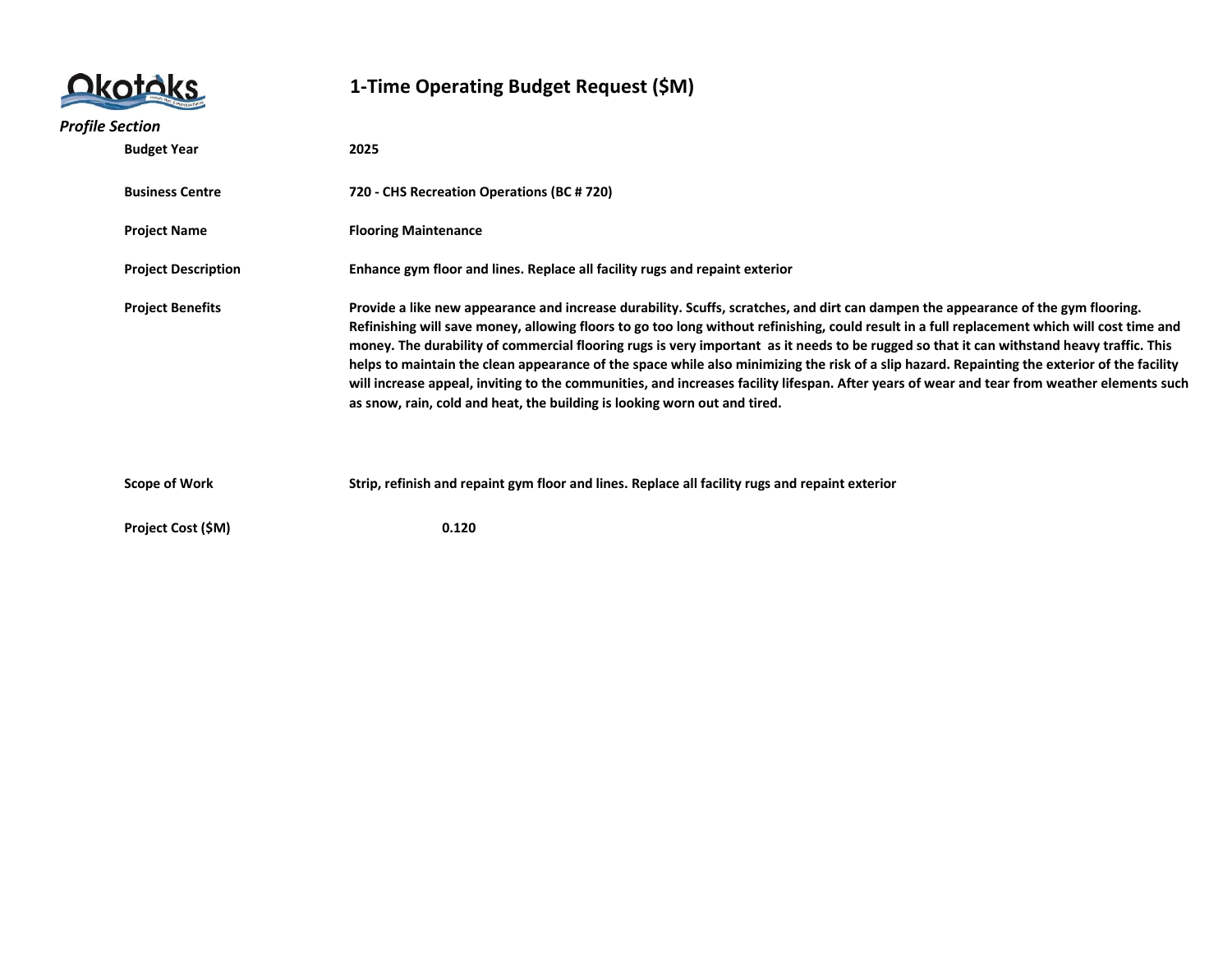

| <b>Profile Section</b> |                            |                                                                                                                                                                                                                                                                                                                                                                                                                                                                                                                                                    |
|------------------------|----------------------------|----------------------------------------------------------------------------------------------------------------------------------------------------------------------------------------------------------------------------------------------------------------------------------------------------------------------------------------------------------------------------------------------------------------------------------------------------------------------------------------------------------------------------------------------------|
|                        | <b>Budget Year</b>         | 2023                                                                                                                                                                                                                                                                                                                                                                                                                                                                                                                                               |
|                        | <b>Business Centre</b>     | 720 - CHS Recreation Operations (BC # 720)                                                                                                                                                                                                                                                                                                                                                                                                                                                                                                         |
|                        | <b>Project Name</b>        | <b>Centennial Arena - Green Arena Enhancements</b>                                                                                                                                                                                                                                                                                                                                                                                                                                                                                                 |
|                        | <b>Project Description</b> | Refresh and revitalize the Centennial Green Arena dressing rooms and areas for recreation needs including hockey, figure skating, lacrosse, as<br>well as community and special events.                                                                                                                                                                                                                                                                                                                                                            |
|                        | <b>Project Benefits</b>    | To provide for more family and age-friendly facilities by supporting a broad range of community and user groups year round (e.g. community<br>events, family functions, figure skating, hockey, lacrosse). Includes installation of water and energy efficient fixtures, upgraded plumbing or<br>related upgrades to enhance all the Green Arena washrooms for all users alike. The replacement of the aging skate matting with more<br>environmentally friendly and technological enhanced products will allow for a safer facility to all users. |
|                        | Scope of Work              | Refresh and revitalize the Centennial Green Arena dressing rooms and areas for recreation needs including hockey, figure skating, and lacrosse.                                                                                                                                                                                                                                                                                                                                                                                                    |
|                        | Project Cost (\$M)         | 0.170                                                                                                                                                                                                                                                                                                                                                                                                                                                                                                                                              |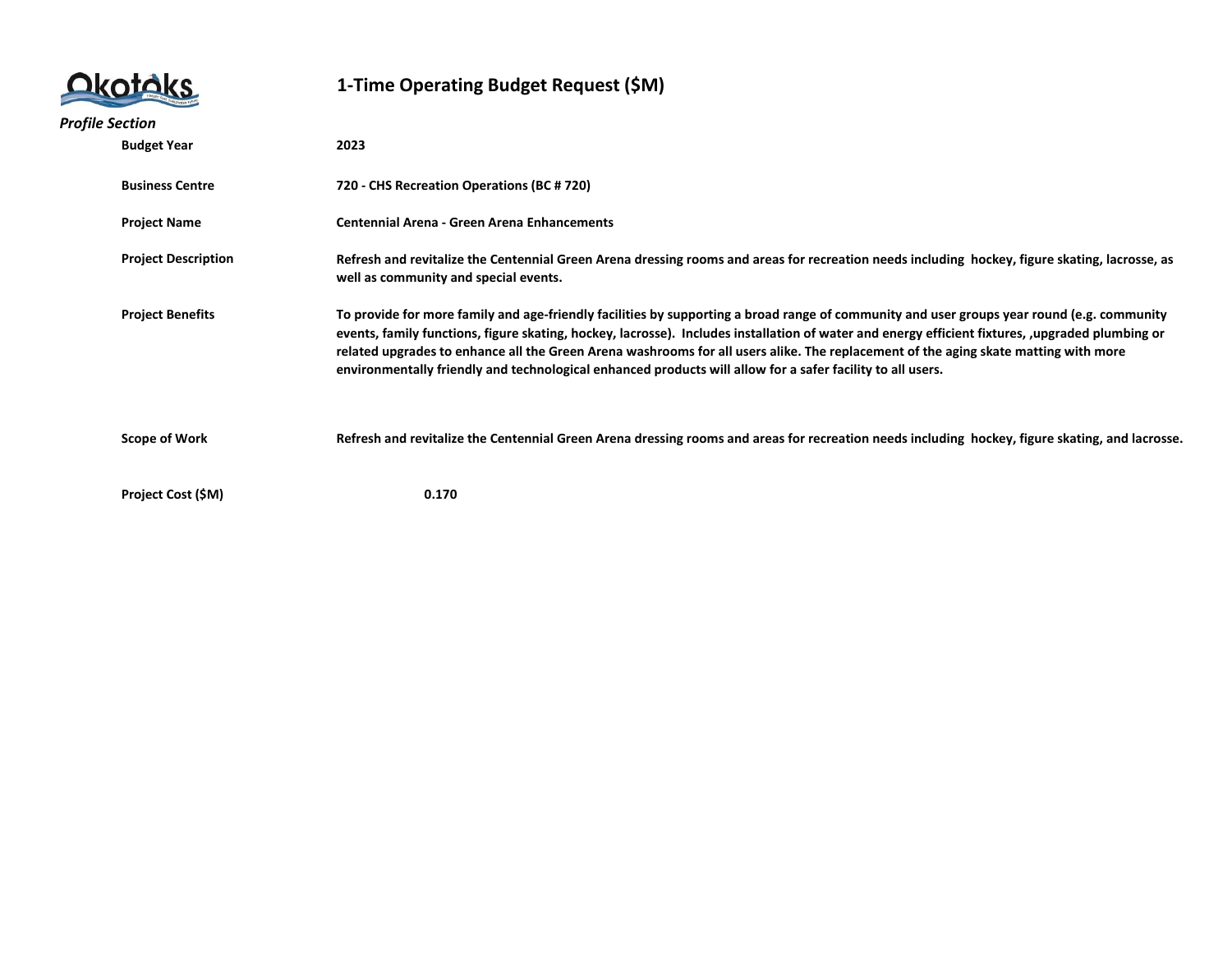|                        |                            | 1-Time Operating Budget Request (\$M)                                                                                                                                                                                                                                                                                                             |
|------------------------|----------------------------|---------------------------------------------------------------------------------------------------------------------------------------------------------------------------------------------------------------------------------------------------------------------------------------------------------------------------------------------------|
| <b>Profile Section</b> |                            |                                                                                                                                                                                                                                                                                                                                                   |
|                        | <b>Budget Year</b>         | 2024                                                                                                                                                                                                                                                                                                                                              |
|                        | <b>Business Centre</b>     | 720 - CHS Recreation Operations (BC # 720)                                                                                                                                                                                                                                                                                                        |
|                        | <b>Project Name</b>        | <b>Sound System Maintence</b>                                                                                                                                                                                                                                                                                                                     |
|                        | <b>Project Description</b> | <b>ORC Sound System Maintenace</b>                                                                                                                                                                                                                                                                                                                |
|                        | <b>Project Benefits</b>    | The sound system is reaching the end of its useful life span and is in need of replacement. A well designed and installed sound system will allow<br>for a better patron experience. The new sound system will add value for the Okotoks JR. A Oilers in coordination with the new jumbotron on<br>Centennial Green and all spectators and users. |
|                        | <b>Scope of Work</b>       | Upgrade electrical and sound system on the Centennial Green Arena                                                                                                                                                                                                                                                                                 |
|                        | Project Cost (\$M)         | 0.110                                                                                                                                                                                                                                                                                                                                             |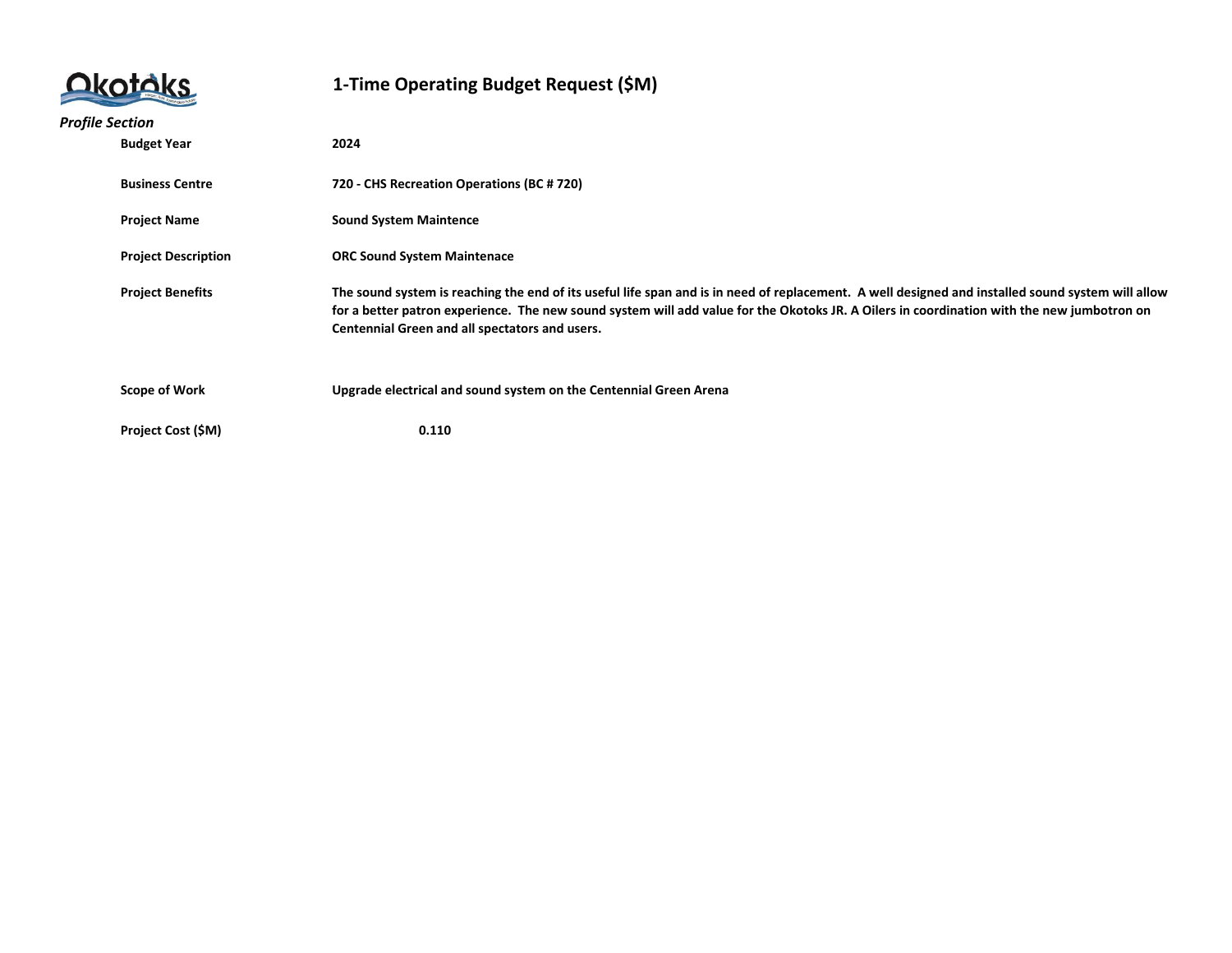

| <b>Profile Section</b>                                                                        |                           |                                                                                                                                                                                                                                                                                                                                                                                                                                                                                                                                                                                                                                            |
|-----------------------------------------------------------------------------------------------|---------------------------|--------------------------------------------------------------------------------------------------------------------------------------------------------------------------------------------------------------------------------------------------------------------------------------------------------------------------------------------------------------------------------------------------------------------------------------------------------------------------------------------------------------------------------------------------------------------------------------------------------------------------------------------|
|                                                                                               | <b>Budget Year</b>        | 2025                                                                                                                                                                                                                                                                                                                                                                                                                                                                                                                                                                                                                                       |
|                                                                                               | <b>Business Centre</b>    | 720 - CHS Recreation Operations (BC # 720)                                                                                                                                                                                                                                                                                                                                                                                                                                                                                                                                                                                                 |
|                                                                                               | <b>Project Name</b>       | <b>Fire Panel and Security Systems Upgrades</b>                                                                                                                                                                                                                                                                                                                                                                                                                                                                                                                                                                                            |
| Upgrade current fire panels and security systems at PCA and ORC<br><b>Project Description</b> |                           |                                                                                                                                                                                                                                                                                                                                                                                                                                                                                                                                                                                                                                            |
|                                                                                               | <b>Project Benefits</b>   | The fire panels currently require increased general maintenance and replacement of faulty components. Some areas that may be at risk are<br>sprinkler heads failing to deploy properly, or alarms that will take longer to detect the presence of heat or smoke. The general replacement of the<br>fire panels is usually every 10 years and both the ORC and PCA have reached those timelines. With the complete replacement of these panels it will<br>allow for better tracking and detection of alarms throughout the ORC and PCA. Security systems are also outdated, requiring replacement to<br>ensure a safe facility for patrons. |
|                                                                                               | <b>Scope of Work</b>      | Purchase and install new fire panels and security systems at PCA and ORC                                                                                                                                                                                                                                                                                                                                                                                                                                                                                                                                                                   |
|                                                                                               | <b>Project Cost (\$M)</b> | 0.140                                                                                                                                                                                                                                                                                                                                                                                                                                                                                                                                                                                                                                      |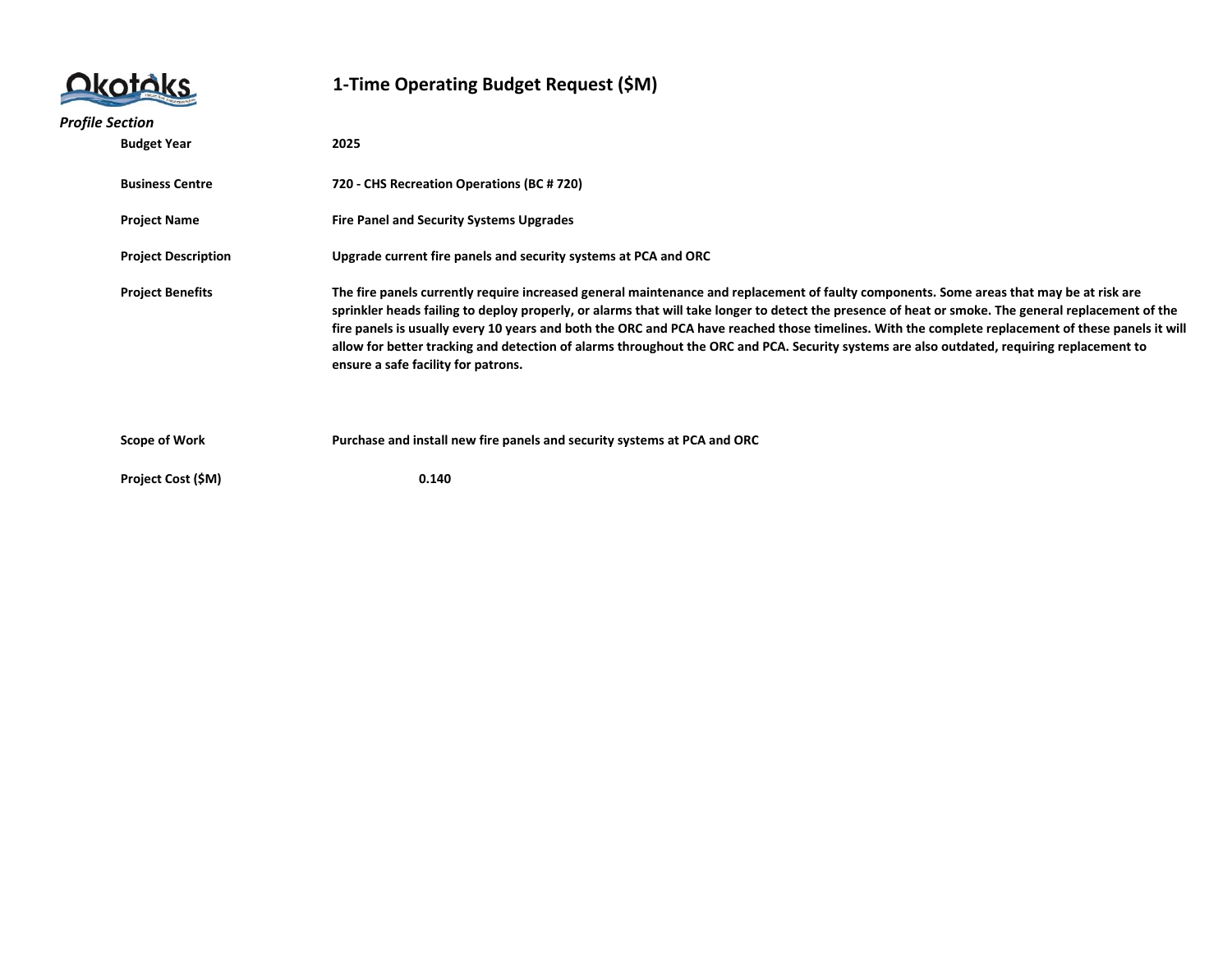|                            | 1-Time Operating Budget Request (\$M)                                                                                                                                                                                                                                                                                                                                                                                                                                                                                                                                                                |  |
|----------------------------|------------------------------------------------------------------------------------------------------------------------------------------------------------------------------------------------------------------------------------------------------------------------------------------------------------------------------------------------------------------------------------------------------------------------------------------------------------------------------------------------------------------------------------------------------------------------------------------------------|--|
| <b>Profile Section</b>     |                                                                                                                                                                                                                                                                                                                                                                                                                                                                                                                                                                                                      |  |
| <b>Budget Year</b>         | 2026                                                                                                                                                                                                                                                                                                                                                                                                                                                                                                                                                                                                 |  |
| <b>Business Centre</b>     | 720 - CHS Recreation Operations (BC # 720)                                                                                                                                                                                                                                                                                                                                                                                                                                                                                                                                                           |  |
| <b>Project Name</b>        | <b>Walking Track Revitalization</b>                                                                                                                                                                                                                                                                                                                                                                                                                                                                                                                                                                  |  |
| <b>Project Description</b> | Replacement of aging walking track and revitalize the area                                                                                                                                                                                                                                                                                                                                                                                                                                                                                                                                           |  |
| <b>Project Benefits</b>    | The walking track has reached its end of life expectancy. Replacing the current running track will enhance the experience on the use of<br>the track and decrease the chances of injury and risk. The new technologies and advancements in new track flooring will provide<br>consistent smooth surface texture with optimal surface friction and traction for safety shock absorption to protect joints from impact<br>force and prevent stress on lower extremities. The flooring will provide all of these aspects, including the balance and support needed<br>to enjoy the use of the facility. |  |
| <b>Scope of Work</b>       | Replacement of walking track and revitalize the area                                                                                                                                                                                                                                                                                                                                                                                                                                                                                                                                                 |  |
| Project Cost (\$M)         | 0.200                                                                                                                                                                                                                                                                                                                                                                                                                                                                                                                                                                                                |  |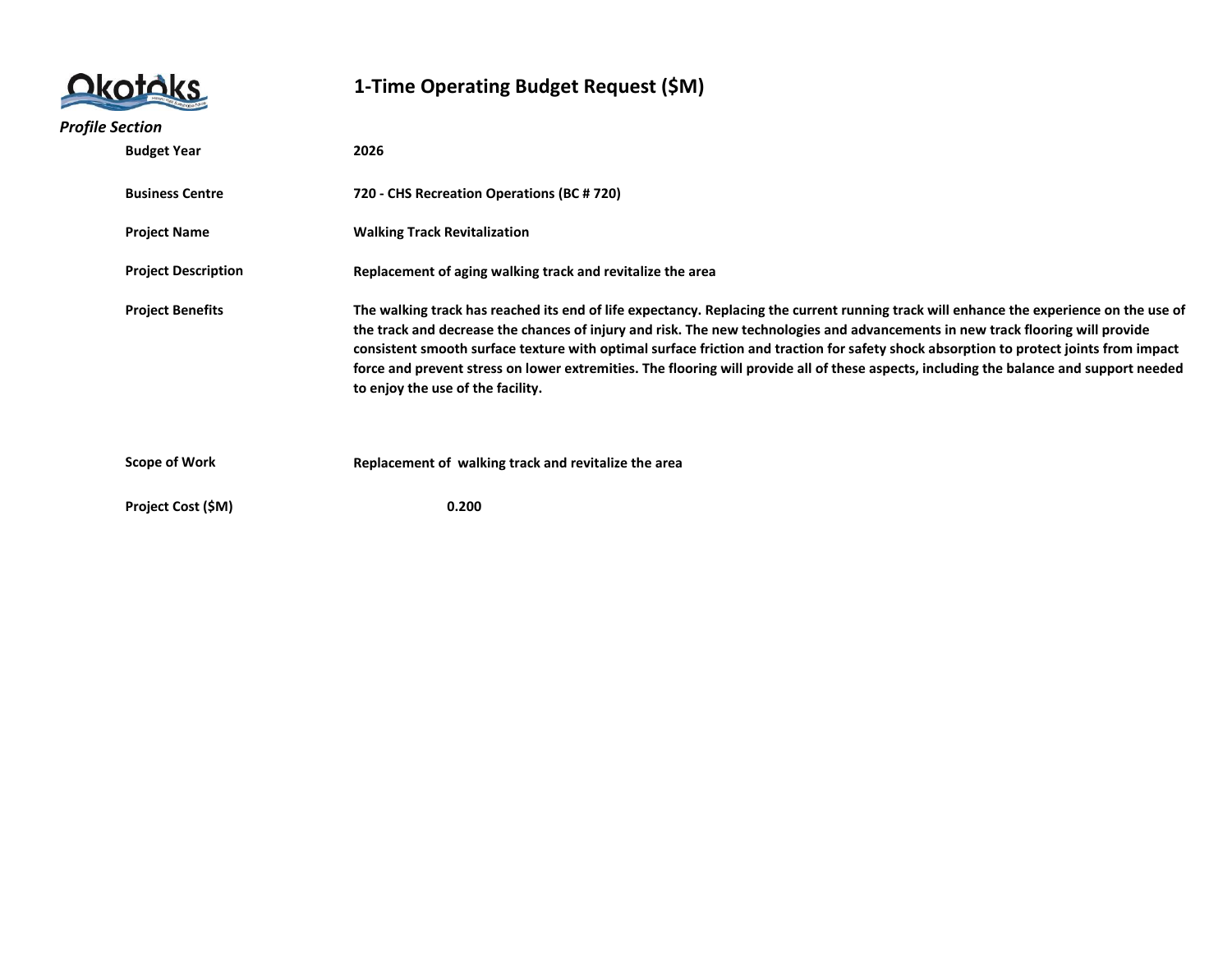|                            |  | 1-Time Operating Budget Request (\$M)                                                                                                                                                                                                                                                                                                                                                                                                                                                                                                                  |  |
|----------------------------|--|--------------------------------------------------------------------------------------------------------------------------------------------------------------------------------------------------------------------------------------------------------------------------------------------------------------------------------------------------------------------------------------------------------------------------------------------------------------------------------------------------------------------------------------------------------|--|
| <b>Profile Section</b>     |  |                                                                                                                                                                                                                                                                                                                                                                                                                                                                                                                                                        |  |
| <b>Budget Year</b>         |  | 2022                                                                                                                                                                                                                                                                                                                                                                                                                                                                                                                                                   |  |
| <b>Business Centre</b>     |  | 720 - CHS Recreation Operations (BC # 720)                                                                                                                                                                                                                                                                                                                                                                                                                                                                                                             |  |
| <b>Project Name</b>        |  | <b>FCC Energy Efficiency Upgrades</b>                                                                                                                                                                                                                                                                                                                                                                                                                                                                                                                  |  |
| <b>Project Description</b> |  | Energy efficiency upgrades at Foothills Centennial Centre.                                                                                                                                                                                                                                                                                                                                                                                                                                                                                             |  |
| <b>Project Benefits</b>    |  | The roof top units, and hot water tanks have reached their useful life expectancy and the new technology will help to decrease costs of<br>running the current outdated units. Replacement will allow the Town to take advantage of highly efficient equipment and reduced internal<br>loads, providing improved humidity control, and a more efficient ventilation strategy. Installation of Water and Energy efficient fixtures,<br>upgraded plumbing or related upgrades as may be required will enhance the washrooms for all users groups at FCC. |  |
| <b>Scope of Work</b>       |  | Implement energy efficiency upgrades at Foothills Centennial Centre through the BMS upgrade and rooftop unit replacements which will<br>be tied into each other.                                                                                                                                                                                                                                                                                                                                                                                       |  |
| Project Cost (\$M)         |  | 0.130                                                                                                                                                                                                                                                                                                                                                                                                                                                                                                                                                  |  |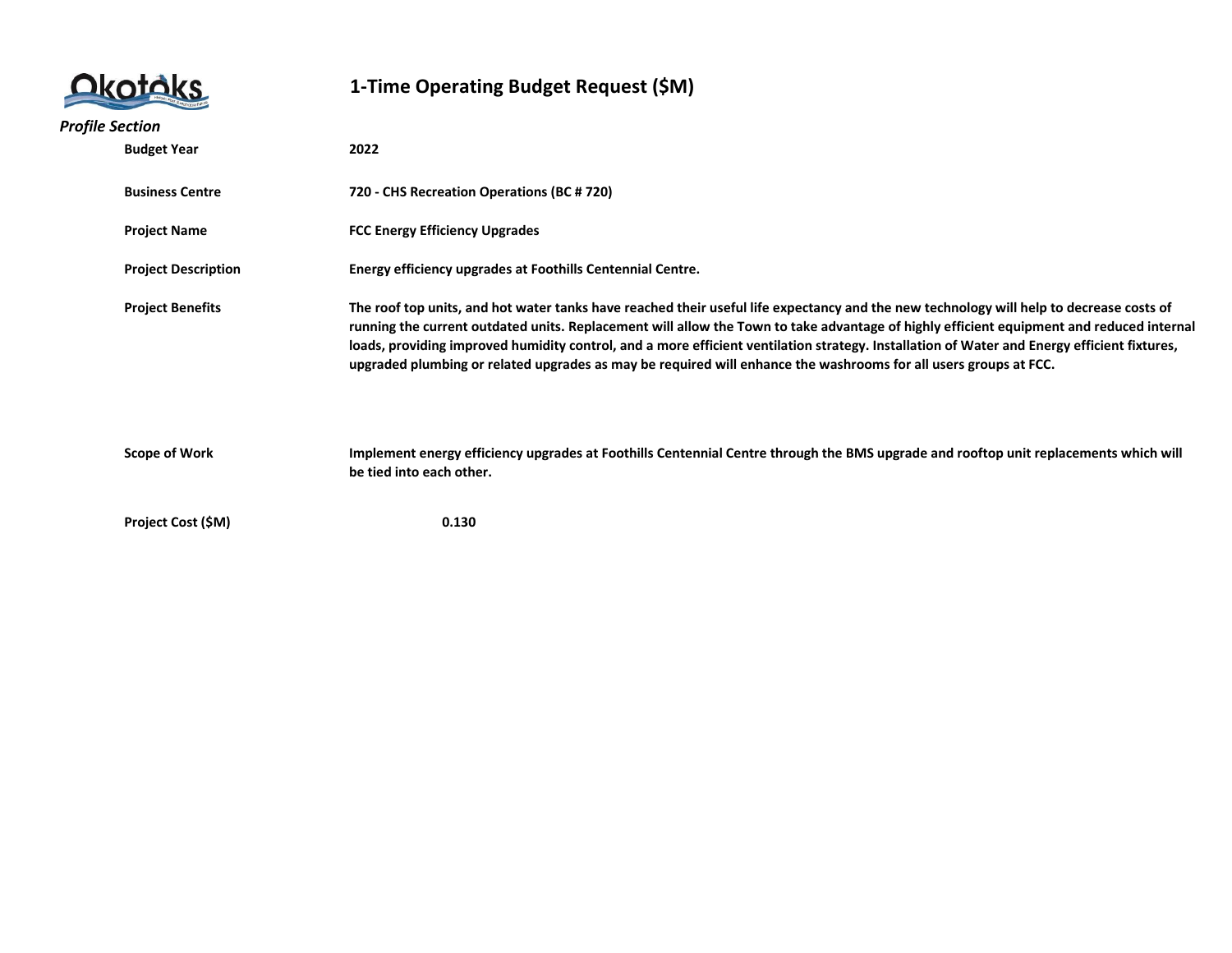|                        |                            | 1-Time Operating Budget Request (\$M)                                                                                                                                                                                                                                                                                                                                                                              |  |
|------------------------|----------------------------|--------------------------------------------------------------------------------------------------------------------------------------------------------------------------------------------------------------------------------------------------------------------------------------------------------------------------------------------------------------------------------------------------------------------|--|
| <b>Profile Section</b> |                            |                                                                                                                                                                                                                                                                                                                                                                                                                    |  |
|                        | <b>Budget Year</b>         | 2023                                                                                                                                                                                                                                                                                                                                                                                                               |  |
|                        | <b>Business Centre</b>     | 720 - CHS Recreation Operations (BC # 720)                                                                                                                                                                                                                                                                                                                                                                         |  |
|                        | <b>Project Name</b>        | <b>Foothills Centennial Centre Maintenance</b>                                                                                                                                                                                                                                                                                                                                                                     |  |
|                        | <b>Project Description</b> | FCC front entrance and curtain dividers enhancements.                                                                                                                                                                                                                                                                                                                                                              |  |
|                        | <b>Project Benefits</b>    | The front entrance of FCC has reached its useful life expectancy. Replacement of existing doors with touchless sliding doors would reduce<br>energy consumption and touch contact points. The large curtain dividers walls are also in need of a major upgrade so they can be easily<br>opened and closed for events. This will ensure there is no down time for our paid user groups as well as loose of revenue. |  |
|                        | <b>Scope of Work</b>       | Replace existing front entrance doors and repair existing curtain dividers walls.                                                                                                                                                                                                                                                                                                                                  |  |
|                        | Project Cost (\$M)         | 0.130                                                                                                                                                                                                                                                                                                                                                                                                              |  |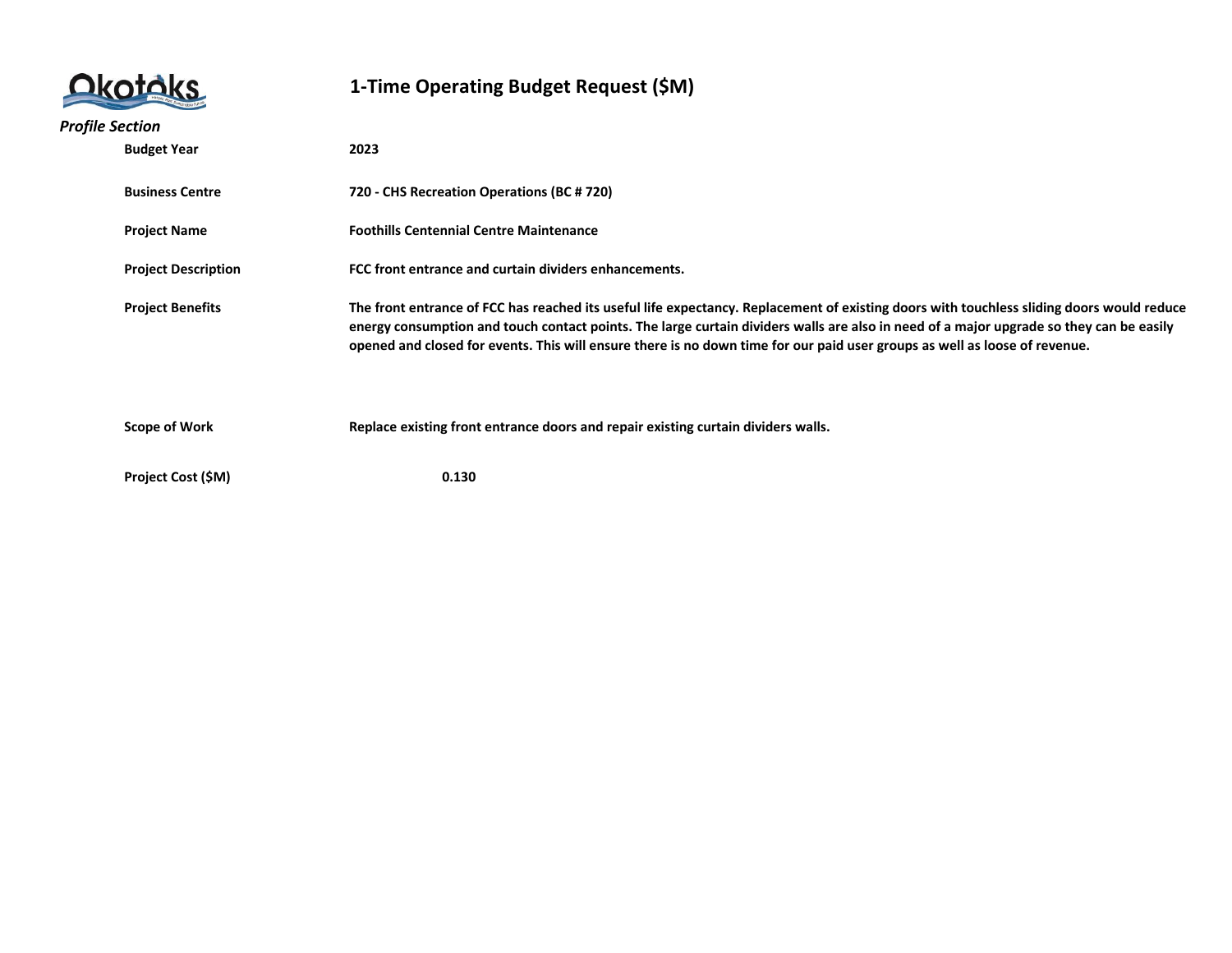|                        |                            | 1-Time Operating Budget Request (\$M)                                                                                                                                                                                                                                                          |  |
|------------------------|----------------------------|------------------------------------------------------------------------------------------------------------------------------------------------------------------------------------------------------------------------------------------------------------------------------------------------|--|
| <b>Profile Section</b> |                            |                                                                                                                                                                                                                                                                                                |  |
|                        | <b>Budget Year</b>         | 2025                                                                                                                                                                                                                                                                                           |  |
|                        | <b>Business Centre</b>     | 720 - CHS Recreation Operations (BC # 720)                                                                                                                                                                                                                                                     |  |
|                        | <b>Project Name</b>        | <b>FCC Maintenance Kitchen Equipment</b>                                                                                                                                                                                                                                                       |  |
|                        | <b>Project Description</b> | Review existing kitchen equipment and upgrade with new technology                                                                                                                                                                                                                              |  |
|                        | <b>Project Benefits</b>    | New technology will decrease FCC utility usage and enable our user groups to work with reliable equipment resulting in less down time and<br>reduced maintenance costs. The new equipment will keep the facility resourced for the intended usage and open the door for increased<br>bookings. |  |
|                        | <b>Scope of Work</b>       | Replace stove, washing machine, coffee makers and other smaller kitchen appliances.                                                                                                                                                                                                            |  |
|                        | Project Cost (\$M)         | 0.130                                                                                                                                                                                                                                                                                          |  |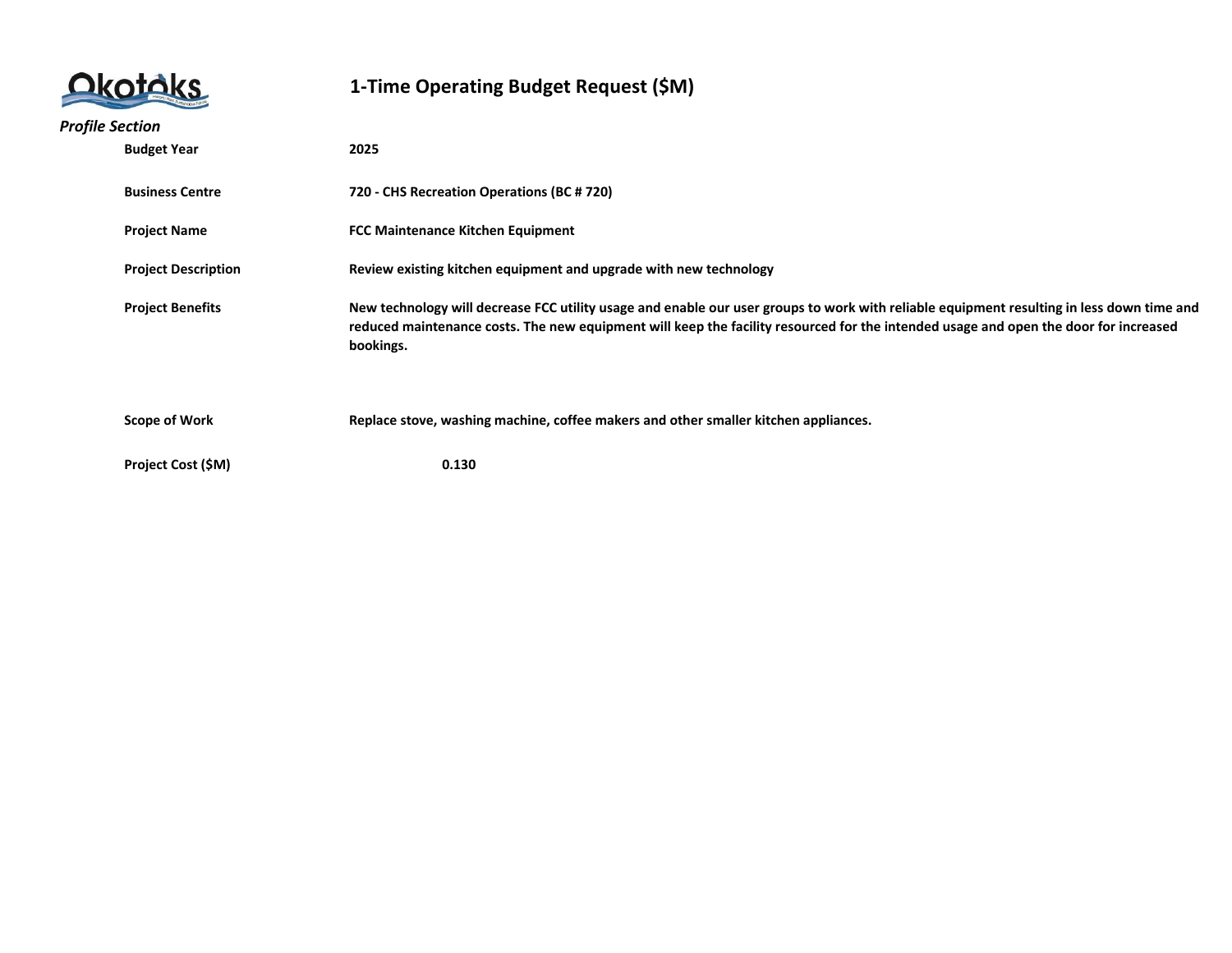## Okotóks

| <b>Profile Section</b> |                            |                                                                                                                                                                                                                                                                                                                                                                                                                                                                                                         |  |  |
|------------------------|----------------------------|---------------------------------------------------------------------------------------------------------------------------------------------------------------------------------------------------------------------------------------------------------------------------------------------------------------------------------------------------------------------------------------------------------------------------------------------------------------------------------------------------------|--|--|
|                        | <b>Budget Year</b>         | 2022                                                                                                                                                                                                                                                                                                                                                                                                                                                                                                    |  |  |
|                        | <b>Business Centre</b>     | 640 - CGIS Permit, Assessment and Sustainability (BC # 640)                                                                                                                                                                                                                                                                                                                                                                                                                                             |  |  |
|                        | <b>Project Name</b>        | <b>Online Permitting System (Software)</b>                                                                                                                                                                                                                                                                                                                                                                                                                                                              |  |  |
|                        | <b>Project Description</b> | This project focuses on development of an online permitting system that will simplify and clarify permitting information for the public, and streamline the municipal approvals<br>required for development in Okotoks. Phase 2                                                                                                                                                                                                                                                                         |  |  |
|                        | <b>Project Benefits</b>    | The project is intended to reduce complexity, improve clarity, improve tracking and reporting, and reduce timelines for development approval processes. To align with Council's<br>Strategic Priority to 'Foster Economic Vitality', development of processes within the online permitting system that directly affect business attraction and retention will be<br>prioritized over development of other processes such as residential improvements.                                                   |  |  |
|                        | <b>Scope of Work</b>       | This project will focus on the development process, beginning when a customer inquires about the municipal requirements to undertake a development as defined in the Land<br>Use Bylaw, and ends once all permits and licenses relevant to the development have been issued. The project will be phased and will include process mapping, software<br>selection, database and forms construction, testing and launch, and ongoing improvement and addition of modules for additional development types. |  |  |
|                        | Project Cost (\$M)         | 0.100                                                                                                                                                                                                                                                                                                                                                                                                                                                                                                   |  |  |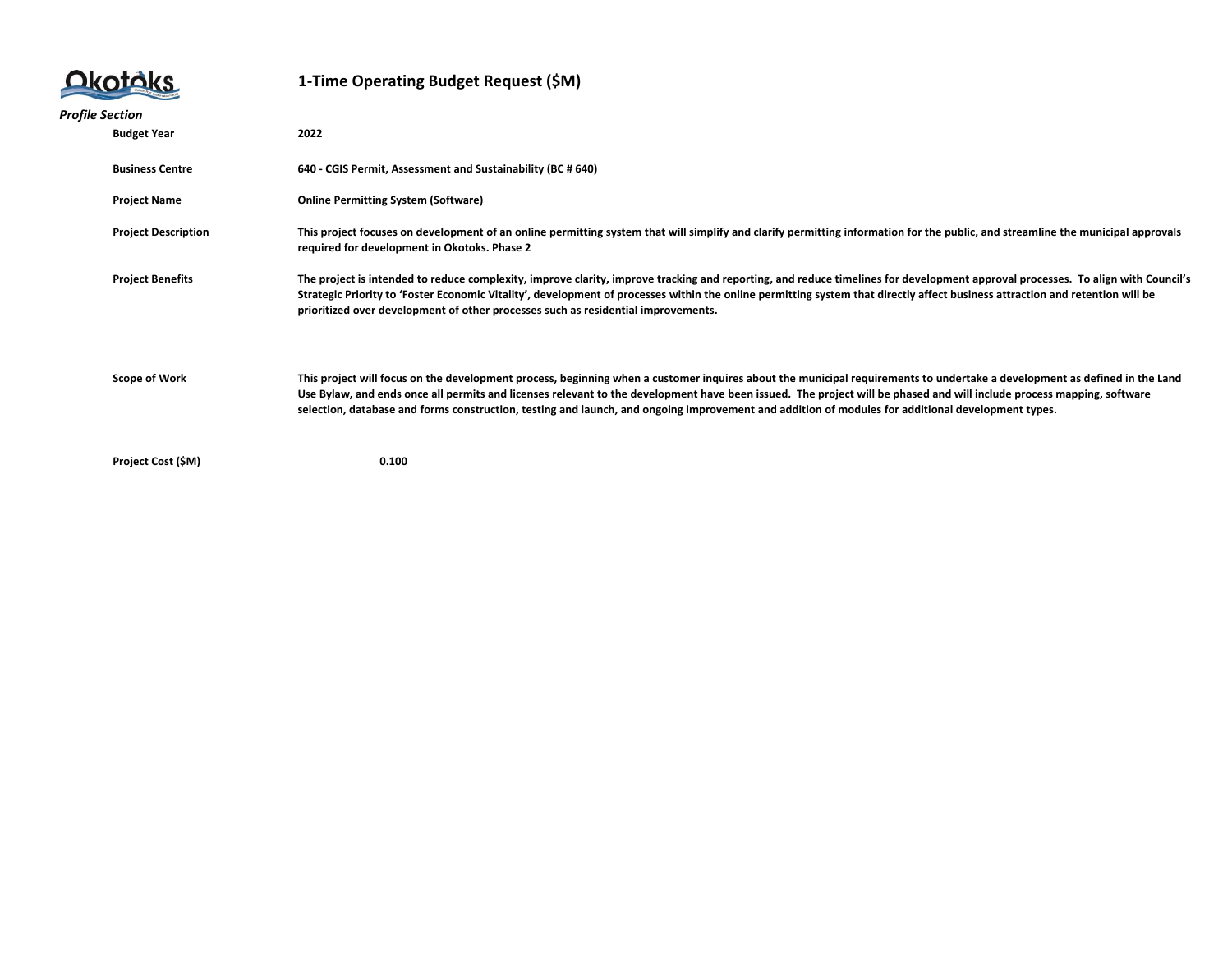| <b>Dkotoks</b> |  |
|----------------|--|
|                |  |

| <b>Profile Section</b> |                            |                                                                                |
|------------------------|----------------------------|--------------------------------------------------------------------------------|
|                        | <b>Budget Year</b>         | 2023                                                                           |
|                        |                            |                                                                                |
|                        | <b>Business Centre</b>     | 000 - CS General Municipal (BC # 000)                                          |
|                        | <b>Project Name</b>        | <b>Water Licenses</b>                                                          |
|                        |                            |                                                                                |
|                        | <b>Project Description</b> | Expenses related to water license acquisitions.                                |
|                        | <b>Project Benefits</b>    | To support the Town's water supply by providing for additional water licenses. |
|                        |                            |                                                                                |
|                        |                            |                                                                                |
|                        | <b>Scope of Work</b>       | Scope of work to include: required costs to acquire water licenses.            |
|                        |                            |                                                                                |
|                        | Project Cost (\$M)         | 1.500                                                                          |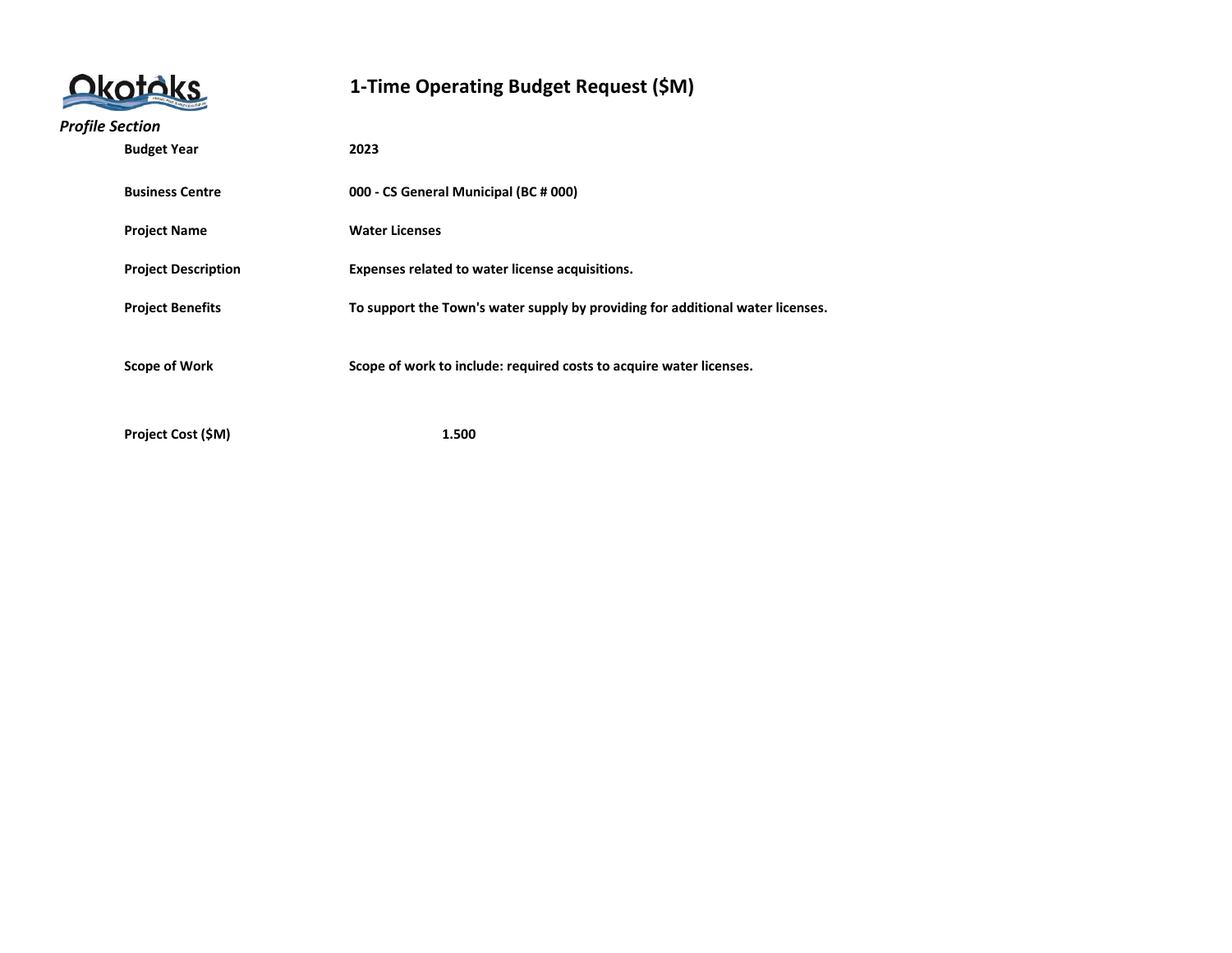# Okotoks

#### **1-Time Operating Budget Request (\$M)**

#### *Profile Section*

| <b>Budget Year</b>         | 2022-2026                                        |
|----------------------------|--------------------------------------------------|
| <b>Business Centre</b>     | 120 - CS CAO Office (BC # 120)                   |
| <b>Project Name</b>        | <b>Council Strategic Initiatives</b>             |
| <b>Project Description</b> | <b>Council Strategic Initiatives Placeholder</b> |
| <b>Project Benefits</b>    |                                                  |
|                            |                                                  |
|                            |                                                  |
| <b>Scope of Work</b>       |                                                  |

**Project Cost (\$M) 0.300**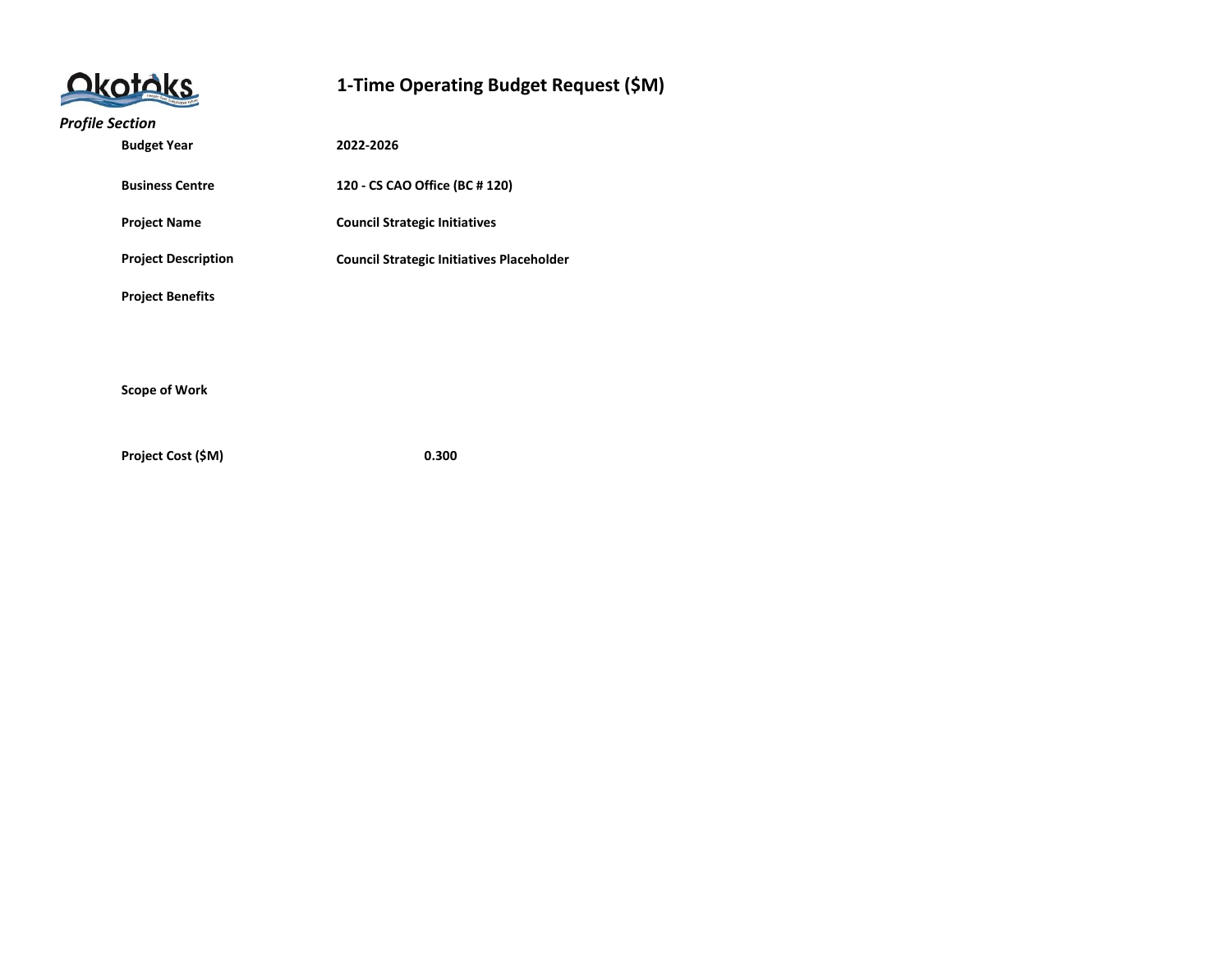| <b>Jkotóks</b> |  |
|----------------|--|
|                |  |

#### *Profile Section*

| <b>Budget Year</b>         | 2022-2026                                                |
|----------------------------|----------------------------------------------------------|
| <b>Business Centre</b>     | 120 - CS CAO Office (BC # 120)                           |
| <b>Project Name</b>        | <b>Organizational Excellence Initiatives</b>             |
| <b>Project Description</b> | <b>Organizational Excellence Initiatives Placeholder</b> |
| <b>Project Benefits</b>    |                                                          |
|                            |                                                          |
| <b>Scope of Work</b>       |                                                          |
|                            |                                                          |

**Project Cost (\$M) 0.150**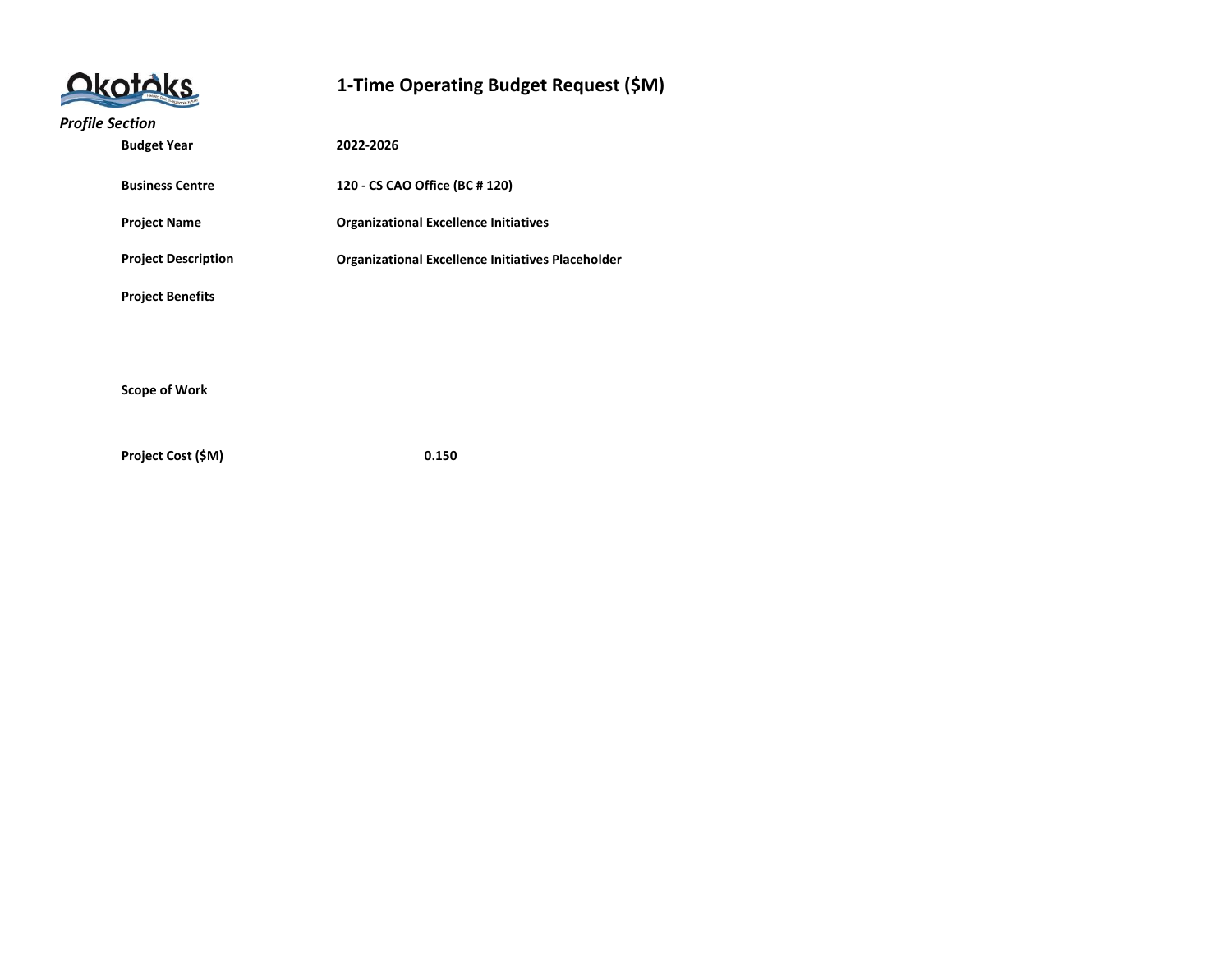

| <b>Profile Section</b> |                            |                                                                                                                                                      |
|------------------------|----------------------------|------------------------------------------------------------------------------------------------------------------------------------------------------|
|                        | <b>Budget Year</b><br>2022 |                                                                                                                                                      |
|                        |                            |                                                                                                                                                      |
|                        | <b>Business Centre</b>     | 140 - CS Information Technology (BC # 140)                                                                                                           |
|                        | <b>Project Name</b>        | <b>Telephone System</b>                                                                                                                              |
|                        | <b>Project Description</b> | <b>Telephone System Maintenance</b>                                                                                                                  |
|                        | <b>Project Benefits</b>    | Reliability of telecommunications system, integrated telephone solution, improved customer experience and potential for operational cost<br>savings. |
|                        | <b>Scope of Work</b>       | The replacement of our outdated telephone system with one that supports the current technologies.                                                    |
|                        |                            |                                                                                                                                                      |
|                        | Project Cost (\$M)         | 0.300                                                                                                                                                |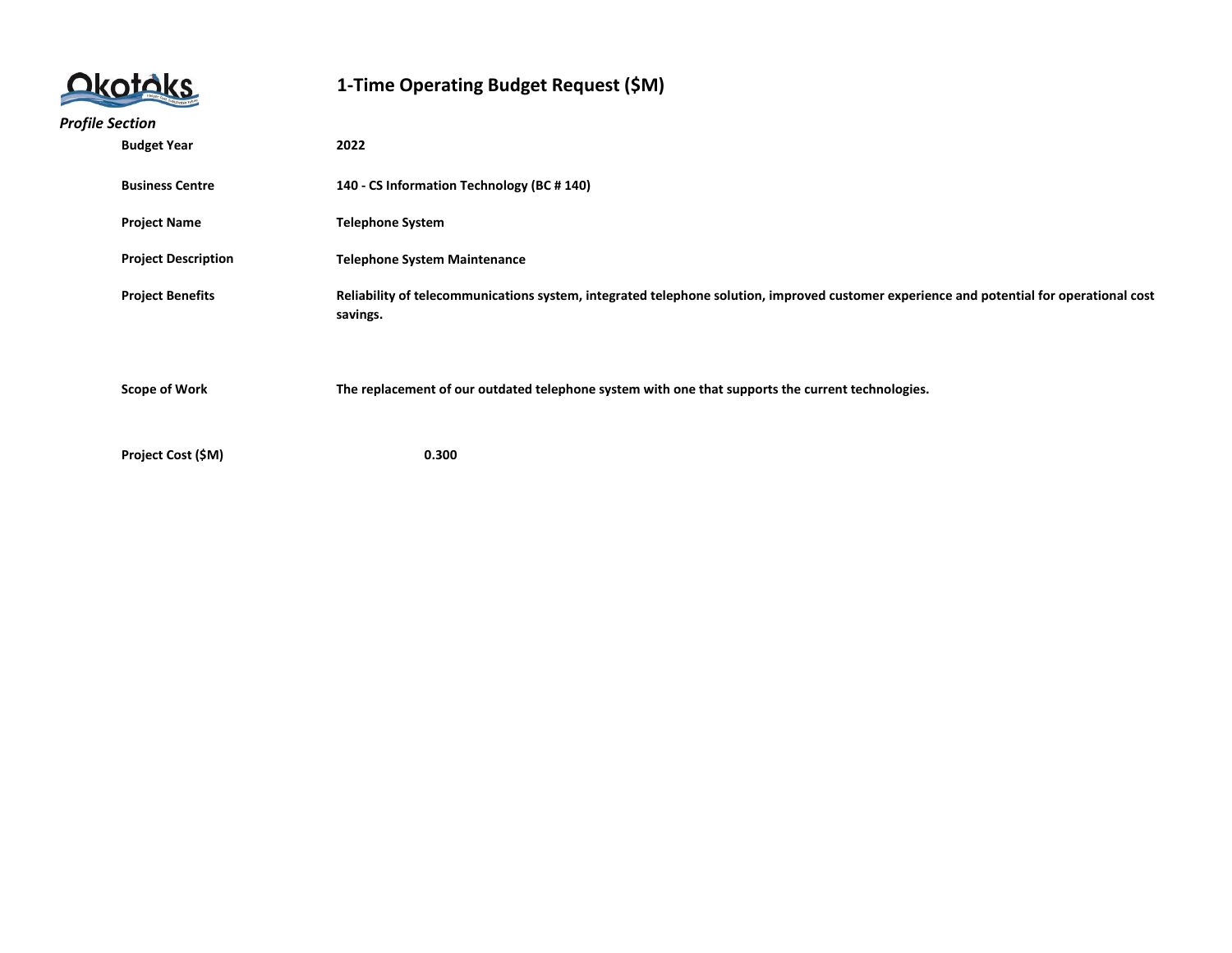|                        |                            | 1-Time Operating Budget Request (\$M)                                                                                                                                                                                                                                                                                                                                                    |
|------------------------|----------------------------|------------------------------------------------------------------------------------------------------------------------------------------------------------------------------------------------------------------------------------------------------------------------------------------------------------------------------------------------------------------------------------------|
| <b>Profile Section</b> |                            |                                                                                                                                                                                                                                                                                                                                                                                          |
|                        | <b>Budget Year</b>         | 2023                                                                                                                                                                                                                                                                                                                                                                                     |
|                        | <b>Business Centre</b>     | 140 - CS Information Technology (BC # 140)                                                                                                                                                                                                                                                                                                                                               |
|                        | <b>Project Name</b>        | 2023 IT Infrastructure Maintenance                                                                                                                                                                                                                                                                                                                                                       |
|                        | <b>Project Description</b> | <b>IT Hardware</b>                                                                                                                                                                                                                                                                                                                                                                       |
|                        | <b>Project Benefits</b>    | Replacement of aging infrastructure will help ensure the continuing reliability of the network storage infrastructure. Implementation of<br>hyperconverged virtual desktop infrastructure or Desktop as a Service. We will be looking at both the VDI option as well as the DaaS option. As<br>this technology is rapidly changing it is difficult at this time to select the direction. |
|                        | <b>Scope of Work</b>       | <b>Additional Hyperconverged Nodes</b>                                                                                                                                                                                                                                                                                                                                                   |
|                        | Project Cost (\$M)         | 0.500                                                                                                                                                                                                                                                                                                                                                                                    |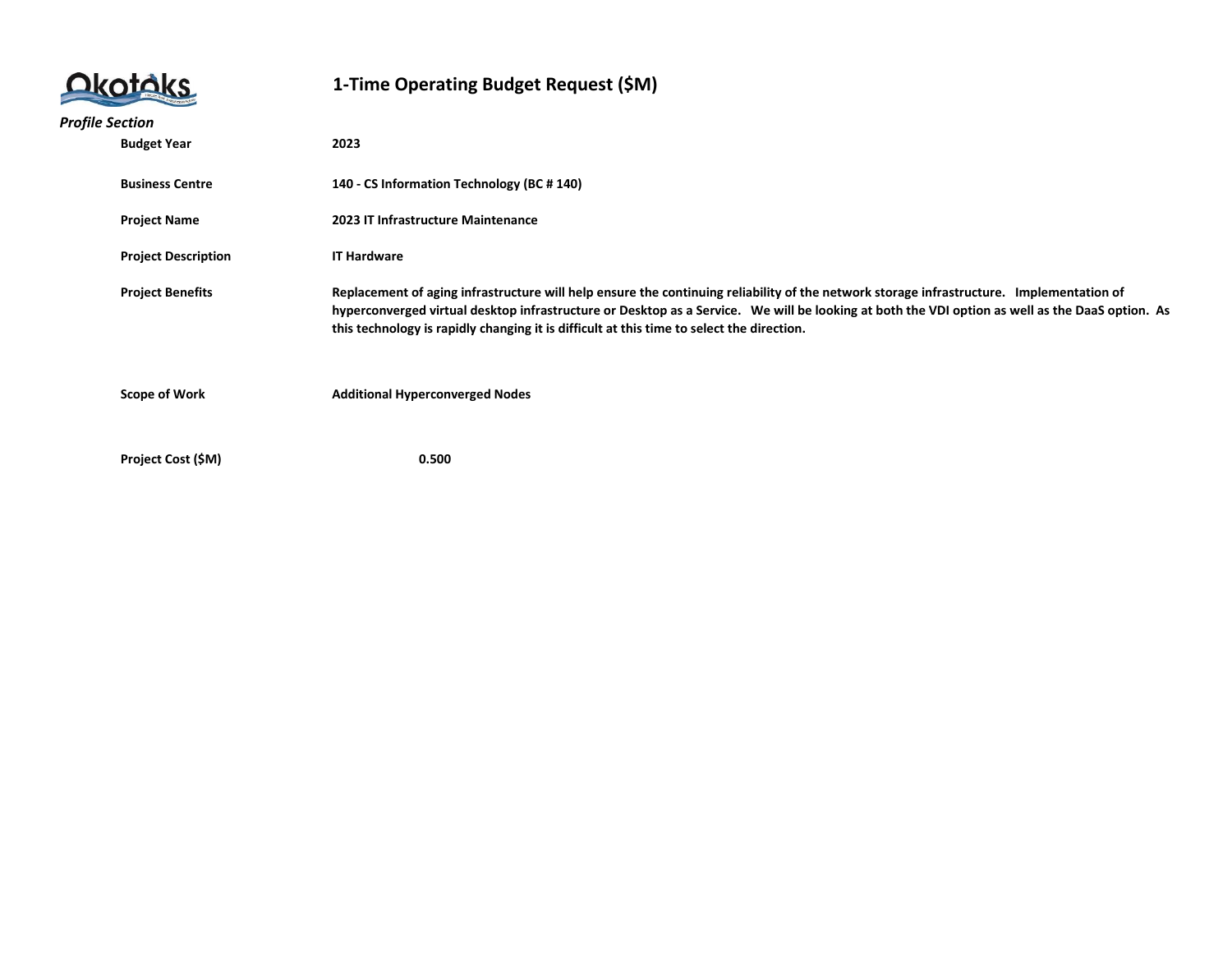| <b>Jkotoks</b> |  |
|----------------|--|
|                |  |

| <b>Profile Section</b> |                            |                                                                                                                                                                                                                                                                                     |
|------------------------|----------------------------|-------------------------------------------------------------------------------------------------------------------------------------------------------------------------------------------------------------------------------------------------------------------------------------|
|                        | <b>Budget Year</b><br>2024 |                                                                                                                                                                                                                                                                                     |
|                        | <b>Business Centre</b>     | 140 - CS Information Technology (BC # 140)                                                                                                                                                                                                                                          |
|                        | <b>Project Name</b>        | <b>IT Infrastructure Maintenance</b>                                                                                                                                                                                                                                                |
|                        | <b>Project Description</b> | I.T. Infrastructure Updates, including storage, network firewall, core switches and fibre network speeds.                                                                                                                                                                           |
|                        | <b>Project Benefits</b>    | Network stability and performance.                                                                                                                                                                                                                                                  |
|                        | <b>Scope of Work</b>       | Exact scope to be determined, it is extremely difficult with technology changing at such a rapid pace to know exactly what will be included in the<br>scope of work. As we move more to the cloud, capital investment may not be necessary, but we will see higher operating costs. |
|                        | Project Cost (\$M)         | 0.350                                                                                                                                                                                                                                                                               |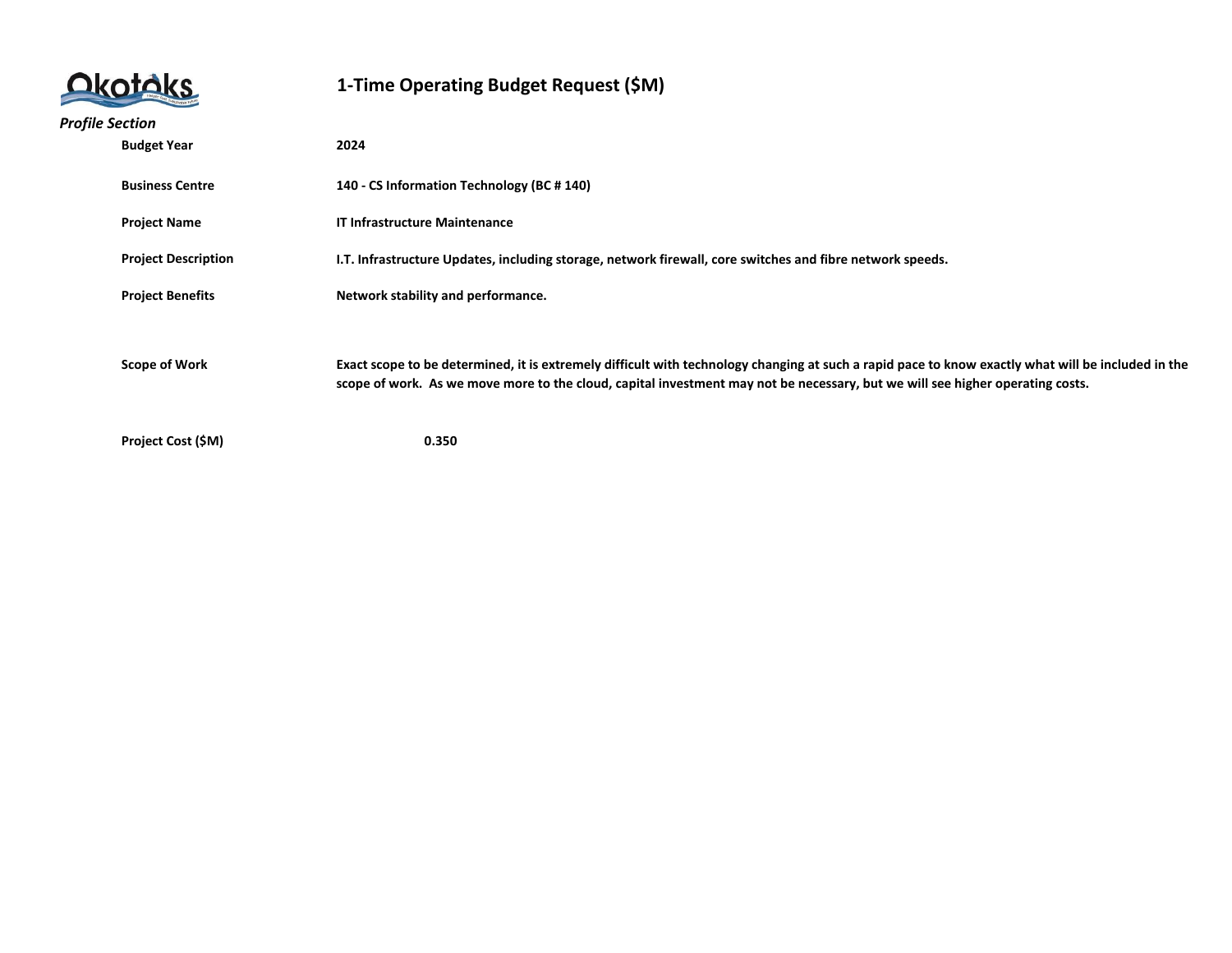| <b>Dkotóks</b> |  |
|----------------|--|
|                |  |

| <b>Profile Section</b> |                            |                                                                                                                                                                                                                                                                                                 |
|------------------------|----------------------------|-------------------------------------------------------------------------------------------------------------------------------------------------------------------------------------------------------------------------------------------------------------------------------------------------|
|                        | <b>Budget Year</b><br>2025 |                                                                                                                                                                                                                                                                                                 |
|                        | <b>Business Centre</b>     | 140 - CS Information Technology (BC # 140)                                                                                                                                                                                                                                                      |
|                        | <b>Project Name</b>        | <b>IT Infrastructure Maintenance</b>                                                                                                                                                                                                                                                            |
|                        | <b>Project Description</b> | IT Infrastructure Updates, including remote production site, network firewall, core switches and fibre network.                                                                                                                                                                                 |
|                        | <b>Project Benefits</b>    | Network stability and performance.                                                                                                                                                                                                                                                              |
|                        | <b>Scope of Work</b>       | Exact scope to be determined, it is extremely difficult with technology changing at such a rapid pace to know exactly what will be included in the<br>scope of work. As we move more to the cloud, some of these capital projects may not be necessary, but we will see higher operating costs. |
|                        | Project Cost (\$M)         | 0.410                                                                                                                                                                                                                                                                                           |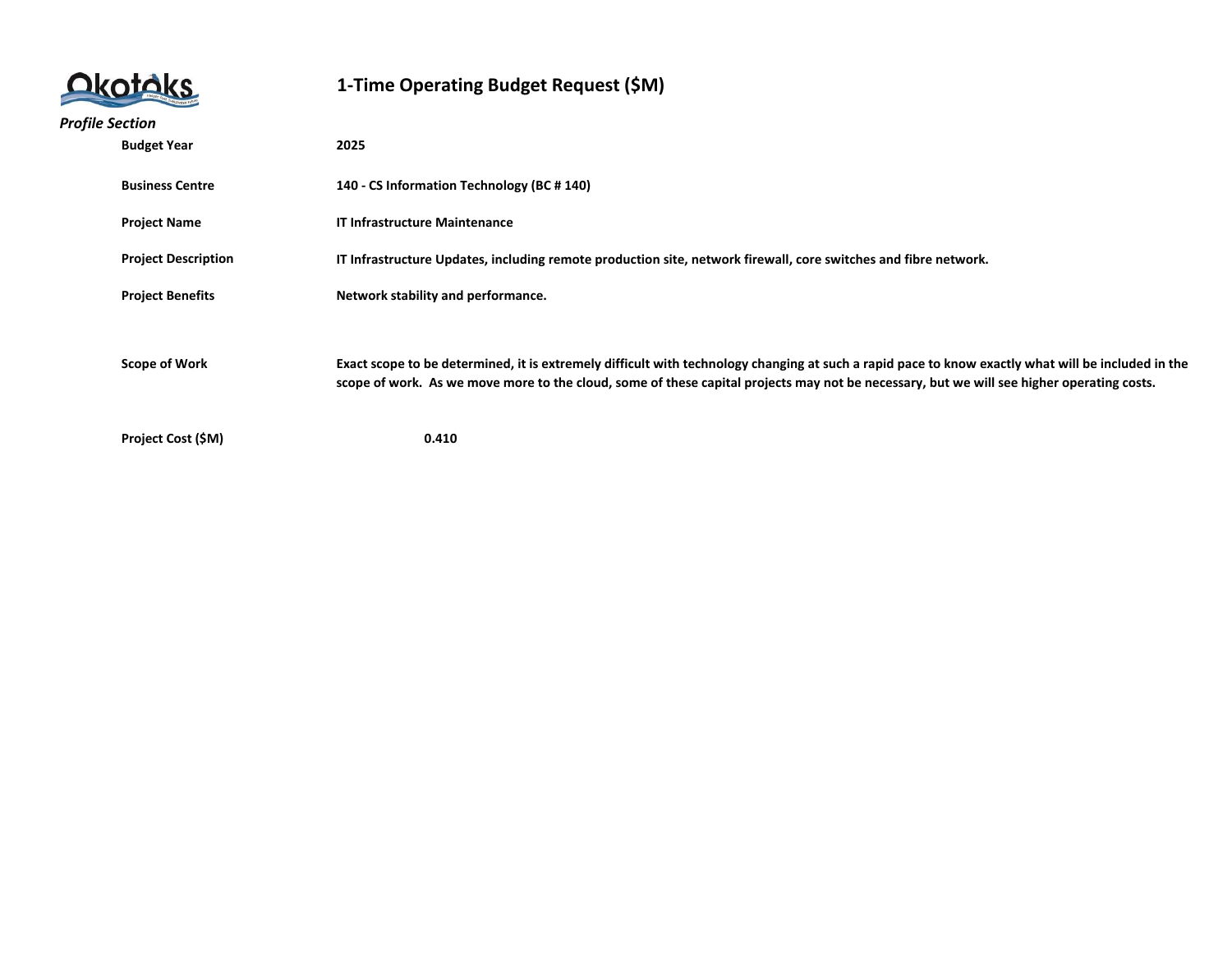

| <b>Profile Section</b> |                            |                                                                                                                                                    |
|------------------------|----------------------------|----------------------------------------------------------------------------------------------------------------------------------------------------|
|                        | <b>Budget Year</b><br>2026 |                                                                                                                                                    |
|                        |                            |                                                                                                                                                    |
|                        | <b>Business Centre</b>     | 140 - CS Information Technology (BC # 140)                                                                                                         |
|                        |                            |                                                                                                                                                    |
|                        | <b>Project Name</b>        | <b>IT Infrastructure Maintenance</b>                                                                                                               |
|                        | <b>Project Description</b> | IT Infrastructure Updates, including remote production site, network firewall, core switches and fibre network.                                    |
|                        |                            |                                                                                                                                                    |
|                        | <b>Project Benefits</b>    | Network stability and performance.                                                                                                                 |
|                        |                            |                                                                                                                                                    |
|                        |                            |                                                                                                                                                    |
|                        | <b>Scope of Work</b>       | Exact scope to be determined, it is extremely difficult with technology changing at such a rapid pace to know exactly what will be included in the |
|                        |                            | scope of work. As we move more to the cloud, some of these capital projects may not be necessary, but we will see higher operating costs.          |
|                        |                            |                                                                                                                                                    |
|                        | Project Cost (\$M)         | 0.500                                                                                                                                              |
|                        |                            |                                                                                                                                                    |
|                        |                            |                                                                                                                                                    |